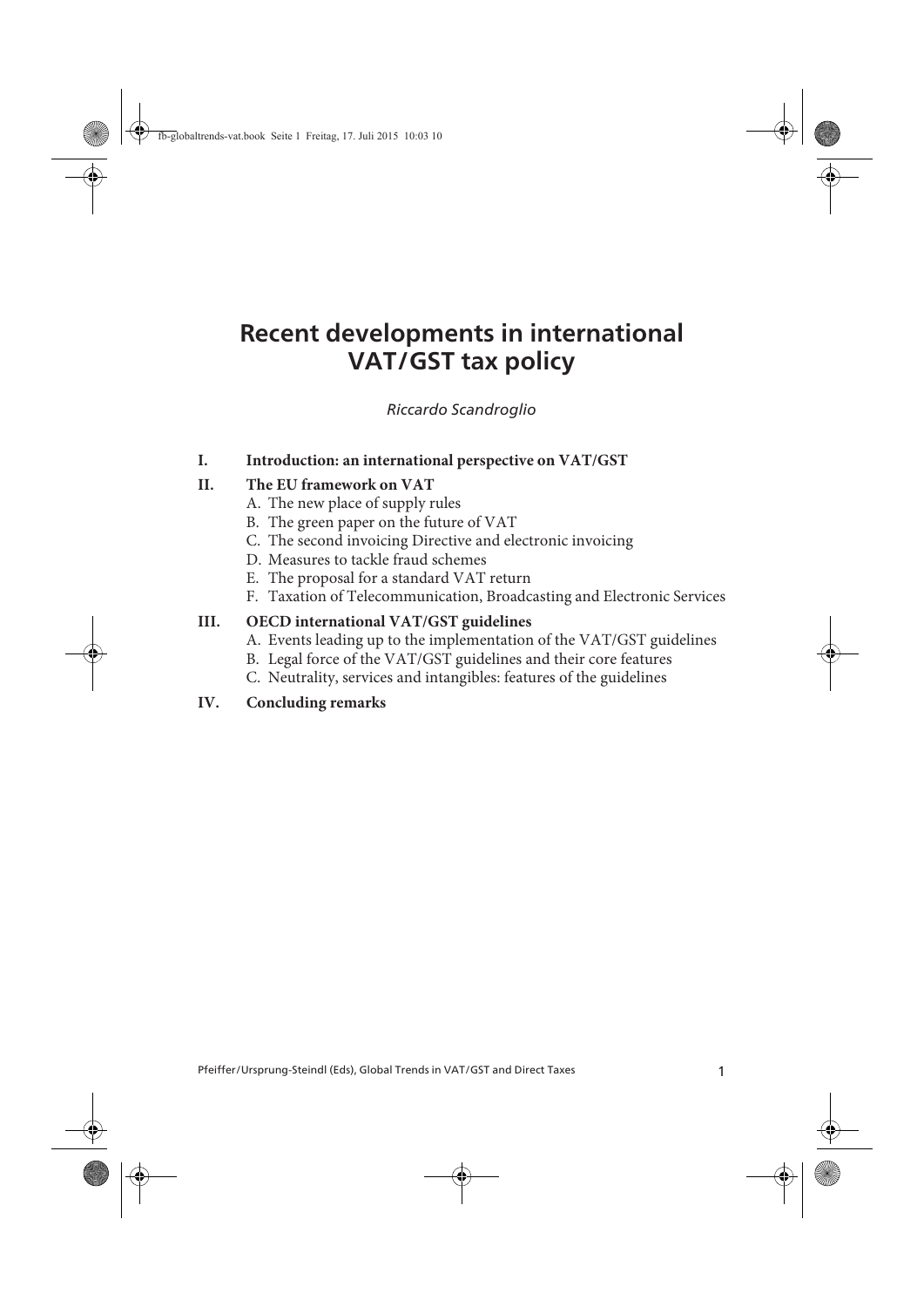## **I. Introduction: an international perspective on VAT/GST**

In the modern era of globalization, local and international consumption of goods and services has reached unprecedented peaks. Consequently, indirect taxation on consumption<sup>1</sup> has become a significant and increasingly relevant source of revenue. Local governments and supranational institutions have thus become more and more involved in indirect tax policy.

According to official data recently published by the Organisation for Economic Cooperation and Development<sup>2</sup>, VAT has been implemented in more than 150 countries around the world. Thirty-three of the thirty-four OECD member countries have a VAT or GST system. The exception is the United States. Moreover, in the OECD countries, VAT represents 6.6 % of GDP and 19.5 % of total taxation<sup>3</sup>. The trend, also, indicates a steady increase since 1965, the starting year of the sample considered by the  $\mathrm{OECD}^4$ .

VAT was introduced in the EU by the First and the Second Directives $^5$ , in order to replace national turnover taxes. Following the policy-making role of the European Economic Community in the second half of the last century, other supranational institutions have been involved in the VAT/GST implementation process. On the one side, the OECD has been involved in a constant work on the international aspects and on the neutrality issues of VAT/GST, while on the other side, the International Monetary Fund<sup>6</sup> in the last decades has been advising its members on how to design and implement VAT systems.

The thesis aims at analyzing the recent developments in international VAT/GST tax policy from a legal standpoint. Therefore, for the purpose of the thesis, the focus is on the EU and OECD's policy-making role, since the IMF's contribution has covered aspects that are more relevant from a macroeconomics viewpoint. After the introduction, section two of the thesis presents the recent and most impactful activities of the EU on VAT. Section three is devoted to the recent work of OECD in the development of an international standard regarding practices to be adopted by local governments while legislating on VAT. Finally, in section four the merits and drawbacks of the EU and OECD activities are highlighted.

<sup>1</sup> Either in the form of "Value Added Tax" (VAT) or "Goods and Service Tax" (GST), for reasons of simplicity, both will be referred to as "VAT" or "VAT/GST" in this paper.

<sup>2</sup> Organisation for Economic Cooperation and Development (OECD hereinafter), Consumption tax trends, 2014, p. 18.

<sup>3</sup> OECD, Consumption tax trends, 2014, pp. 39-40.

<sup>4</sup> OECD, Consumption tax trends, 2014, pp. 39-40.

<sup>5</sup> Council Directive 67/227/EEC, pp. 1301-1303, Council Directive 67/228/EEC on the harmonisation of legislation of Member States concerning turnover taxes – structure and procedures for application of the common system of valued added tax, O.J. 71, 14.04.1967, pp. 1303-1312.

<sup>6</sup> Hereinafter IMF.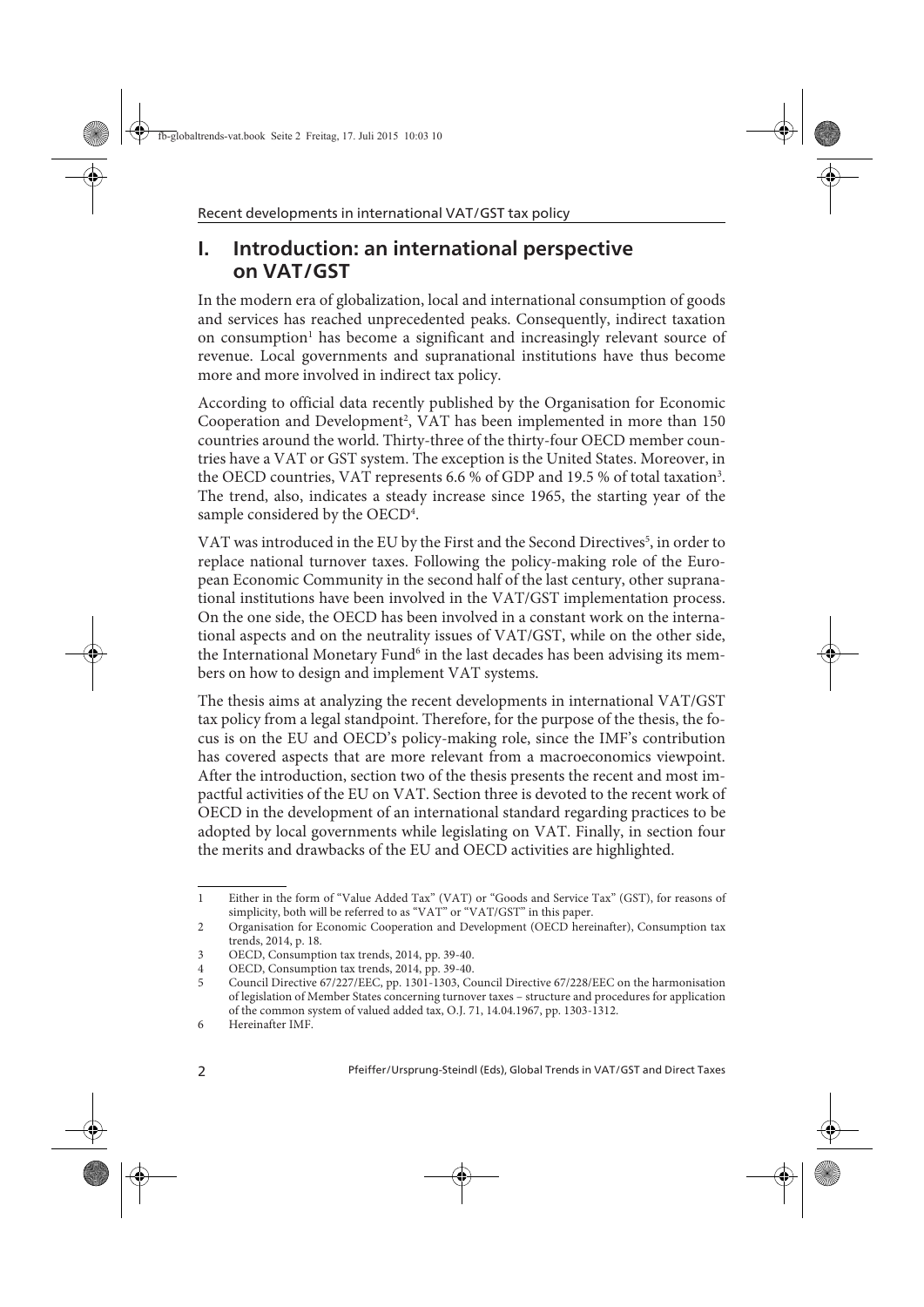## **II. The EU framework on VAT**

## **A. The new place of supply rules**

Based on Directive 2008/8/EC<sup>7</sup>, a new set of rules<sup>8</sup> regarding where services are deemed to be supplied for VAT purposes were introduced into the Directive on the common system of VAT°. In this regard, for EU VAT purposes, one of the main distinctions which has to be made is between supply of goods and supply of services, since they have different place-of-supply rules. Accordingly, Art. 24 of the VAT Directive states that a "supply of services shall mean any transaction which does not constitute a supply of goods".

With that having been said, the place-of-supply rules in force before Directive 2008/8/EC were based on the old version of Art. 43 of the VAT Directive which stated that: "the place of supply of services shall be deemed to be the place where the supplier has established his business or has a fixed establishment from which the service is supplied".

According to the "new" rules, instead, the first distinction to be drawn is on the characterization of the customer. If the transaction takes place between taxable persons – "Business to Business" or "B2B" transactions – according to Art. 44 of the VAT Directive, the place of supply of the service is the place where the customer has established his business. If, instead, the transaction is between non-taxable persons – "Business to Consumer" or "B2C" transactions – according to Art. 45 of the VAT Directive, the place of supply of the service is the place where the supplier has established his business.

Moreover, regarding supplies provided towards EU customers, the "VAT Information Exchange System", or "VIES", was recently implemented. In order to be treated as a taxable person, the supplier has to register with VIES, this way giving proof to the customer of its status, so that the application of the B2B place-of-supply rules is possible.

Focussing more specifically on services supplied to taxable persons, the new place-of-supply rules consist in a broad general rule, under Art. 44 of the VAT Directive, and a detailed set of specific provisions, waiving the general rule. In other words, the general rule applies only if the service is not covered by one of the specific exceptions, giving sometimes rise to interpretation issues when, for example, the service consists in many different ones to which different specific

<sup>7</sup> Council Directive 2008/8/EC of 12 February 2008 amending Directive 2006/112/EC as regards the place of supply of services, O.J. L. 44, 20.02.2008, pp. 11-22.

<sup>8</sup> Applicable from 1 January 2010.

<sup>9</sup> Council Directive 2006/112/EC of 28 November 2006 on the common system of value added tax, O.J. L. 347, 11.12.2006, pp. 1-118, VAT Directive hereinafter.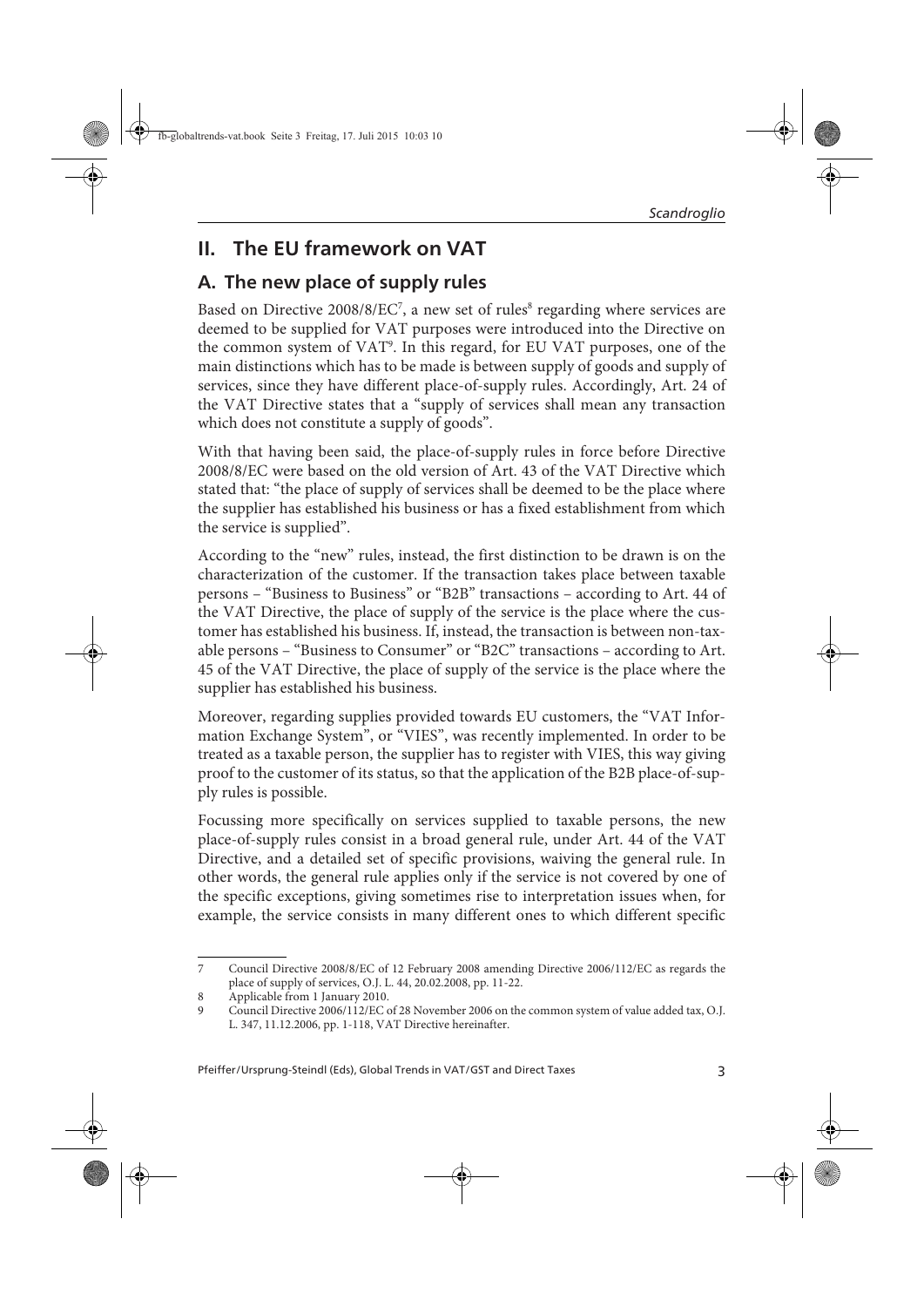provisions are applicable<sup>10</sup>. In this regard, the European Court of Justice<sup>11</sup> in its consistent case  $\arccos{1}{aw}$ <sup>12</sup> considers a supply to be a "single" one when one or more elements have to be considered as the principal supply, and one or more additional elements are regarded as ancillary, also being treated like the main supply.

For the specific provisions which waive the general rule, the main ones can be summarized as follows:

- according to Art. 47 of the VAT Directive, the place of supply of services connected with immovable property, including, for example, the services of experts and estate agents, the provision of accommodation in the hotel sector, the granting of rights to use immovable property and services for the preparation and coordination of construction work, is the place where the immovable property is located.
- according to Art. 53 of the VAT Directive, "the place of supply of services in respect of admission to cultural, artistic, sporting, scientific, educational, entertainment or similar events, such as fairs and exhibitions, and of ancillary services related to the admission, supplied to a taxable person, shall be the place where those events actually take place".
- according to Art. 56 of the VAT Directive, "the place of short-term hiring of a means of transport shall be the place where the means of transport is actually put at the disposal of the customer".

## **B. The green paper on the future of VAT**

On 1 December 2010, the EU Commission adopted a communication, in the form of an open debate<sup>13</sup> called "The green paper on the future of VAT". In the years leading up to this communication the EU Commission had become more and more aware that the VAT system needed to be enhanced, simplified and modernized<sup>14</sup>.

<sup>10</sup> Ine Lejeune/Silvia Kotanidis/Sofie Van Doninck, 'The new EU place-of-supply rules from a business perspective', International VAT monitor (2009), p. 100 (pp. 102-103).

<sup>11</sup> Hereinafter ECJ.

<sup>12</sup> See, inter alia, ECJ, 25 January 2001, C-429/97, Commission of the European Communities v. French Republic [1997], ECR I-00637, paragraphs 46-50; ECJ, 2 May 1996, C-231/94, Faaborg Gelting Linien A/S v. Finanzamt Flensburg, ECR I-2395, paragraphs 13-14.

<sup>13</sup> European Commission, GREEN PAPER on the Future of VAT: towards a simpler, more robust and efficient VAT system tailored to the single market, COM(2010)695, 1 December 2010 (hereinafter Green Paper), followed by European Commission, Communication from the Commission to the European Parliament, the Council and the European Economic and Social Committee on the future of VAT, Towards a simpler, more robust and efficient VAT system tailored to the single market, COM(2011)851, 6 December 2011, that basically encompassed thousands of contributions from the stakeholders in relation to COM(2010)/695.

<sup>14</sup> The Green Paper aimed at tackling many drawbacks, such as the lasting differences in national legislations on issues like deductions, rates and administrative procedures to which taxpayers were subjected. Other highlighted drawbacks were related to the use of technology in VAT administration, collection and fraud tackling.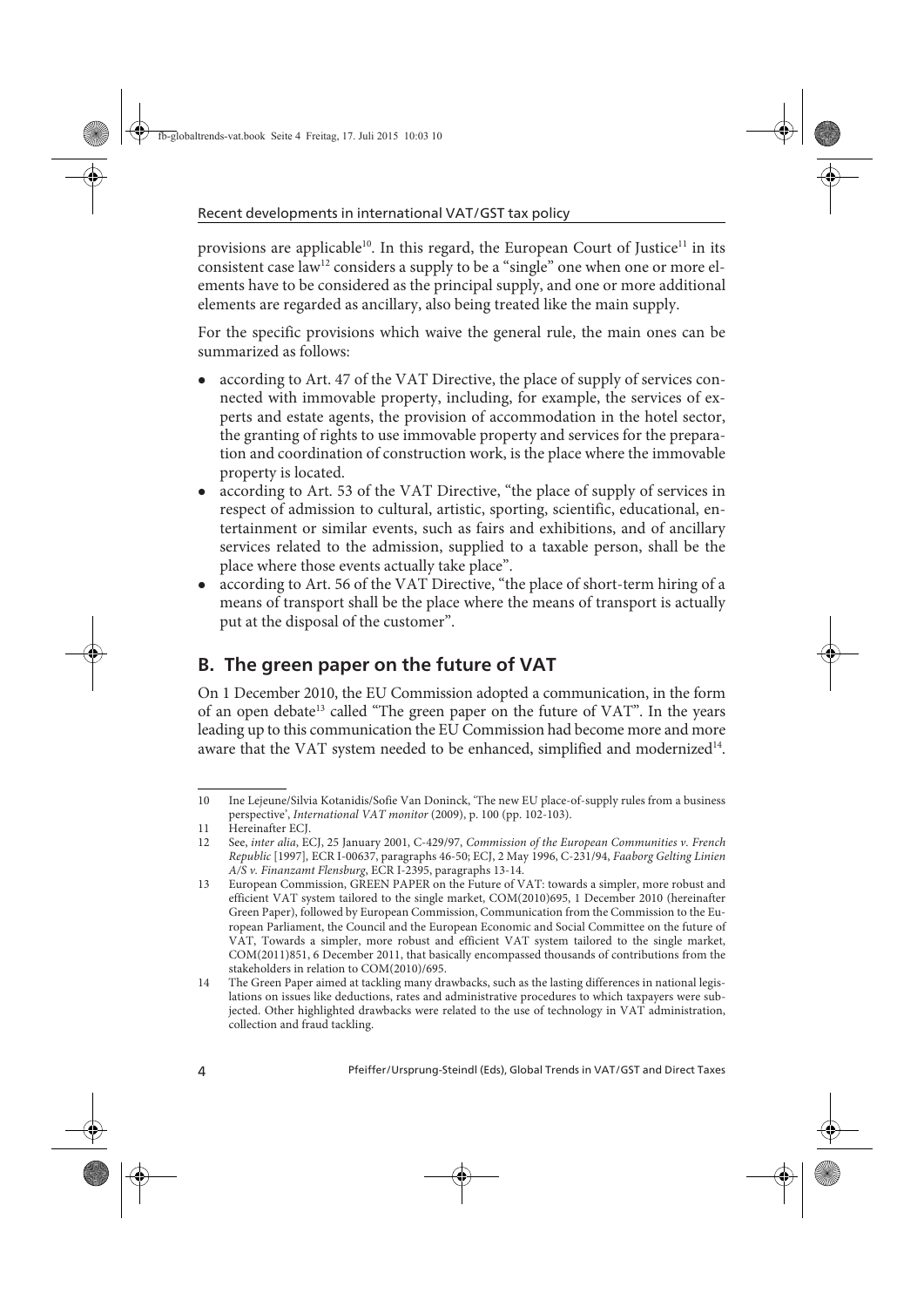With these goals in mind, the Green Paper was seen as an occasion to shift public opinion's focus to VAT matters: "After some 40 years, the time has come to have a critical look at the VAT system with a view to strengthening its coherence with the single market, its capacity as a revenue raiser by improving its economic efficiency and robustness, and its contribution to other policies whilst reducing the cost of compliance and of collection"15.

In the Green Paper<sup>16</sup>, the EU Commission identified the main factors which indicated the urgency of launching such a broad debate on the future of VAT:

- the complexity of the system, which resulted in huge administrative costs above all for small and medium-sized enterprises. Particular areas of concern included obligations, deduction and rates;
- the need for improvement of the single market functioning, which could be obtained by reducing the differences, from a VAT treatment perspective, which existed between domestic and intra-EU transactions;
- the need to tackle frauds and maximizing revenue;
- the changes in technology and economic environment.

Bearing these urgent matters in mind, the main issues to be addressed in the green paper were divided in two broad groups:

- the principles of taxation of intra-EU transactions;
- a series of miscellaneous other issues which needed attention irrespective of any choice made in consequence of the previous point.

In relation to the principles of taxation of intra-EU transactions, the EU Commission has always supported the taxation at origin approach as was stipulated in the first VAT legislation by the Member States<sup>17</sup>. In brief, taxation at origin provides that both supplies of goods and supplies of services are taxed where the supplier has established his business, irrespective of whether the customer is a taxable person or not. This approach has never been fully implemented because of the resistances from Member States, mainly centered on the difficulties in the implementation, such as the need for a close harmonization of VAT rates and the need to establish a clearing system between Member States to collect VAT revenue. The current VAT system nonetheless is basically a very technical and transitional system based sometimes on the origin principle and sometimes on the destination principle. In the Green Paper, the EU Commission still maintained its preference for the origin principle but at the same time recognized that the difficulties of its implementation could be hard to overcome.

Meanwhile, the main problem with a full implementation of the destination principle is that there must be consistency between the treatment of domestic and in-

<sup>15</sup> European Commission, GREEN PAPER, COM(2010)695, p. 3.

<sup>16</sup> European Commission, GREEN PAPER, COM(2010)695, pp. 4-6.

<sup>17</sup> European Commission, GREEN PAPER, COM(2010)695, p. 6.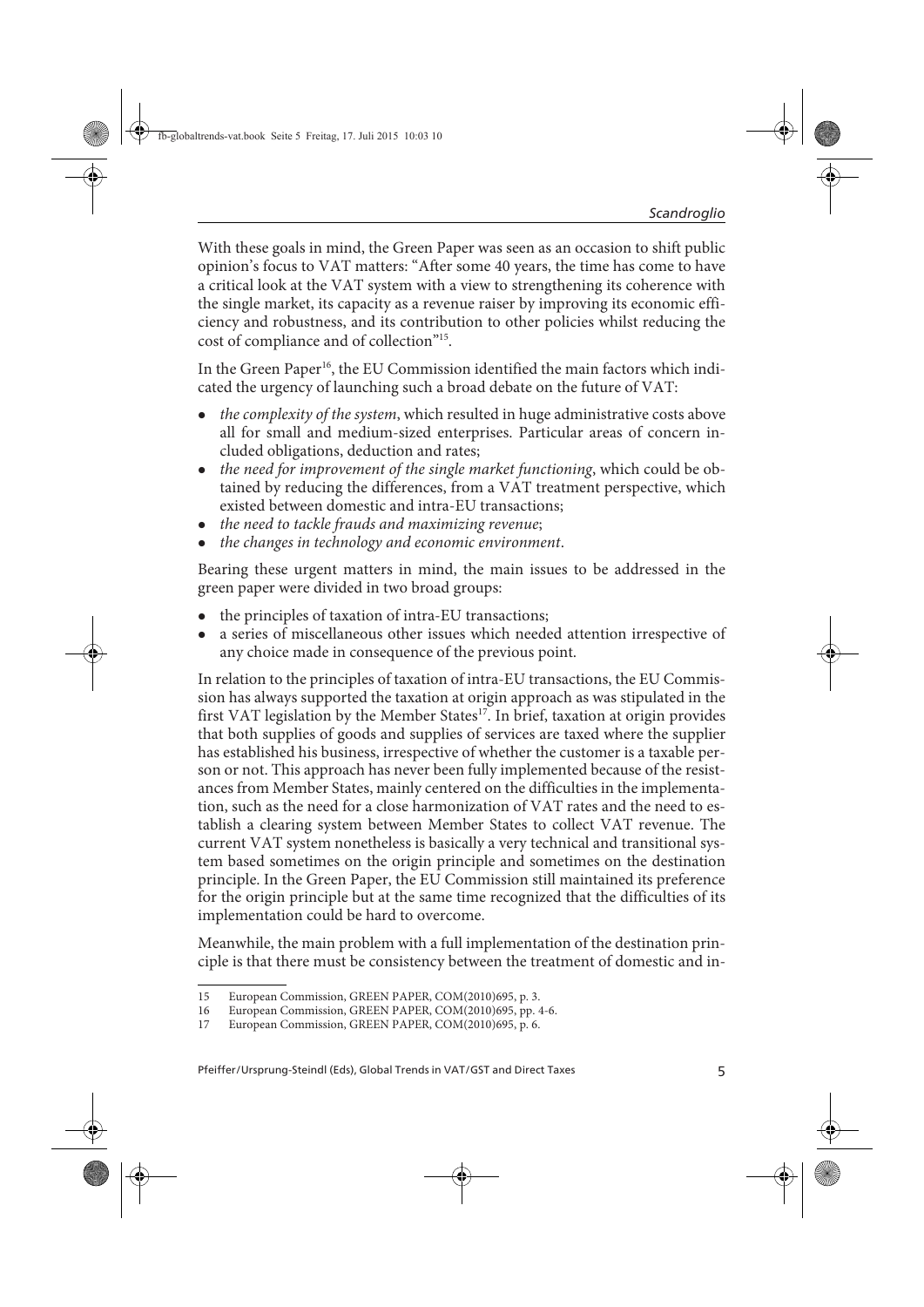tra-EU transactions. The EU Commission suggested that consistency could be achieved by also taxing B2C intra-EU transactions at the rate and under the rules of the Member State of destination, opening the way to the implementation of a one-stop-shop mechanism in the Member State of origin in order to deal with VAT liabilities in Member States other than those in which the supplier is established $18$ .

Moreover, the Green Paper also identified a series of other miscellaneous issues which needed to be addressed in order to establish a more solid, simpler and efficient VAT system. The main ones are listed as follows:

- ensuring the neutrality of the VAT system;
- reducing the impact of bureaucracy;
- making the system more robust i.e. fraud-proof, namely improving the way VAT is collected;
- improving the administration of the VAT system, both on a local and on a supranational basis.

The conclusions of the EU Commission were addressed in COM(2011)851, and the main ones are the following:

- $\bullet$  the implementation of the origin principle is a task which is no longer politically achievable. So the Commission has made a commitment to channel all efforts to find the most efficient ways to implement a full destination principle;
- the main taxpayers' need is simplification. The EU Commission identified different practical actions in order to fight the complexity of the system such as the implementation of a one-stop-shop mechanism in order to cope with the difficulties of companies trading in different Member States, the improvement of the VAT governance on a EU level by enhancing public involvement and transparency – i.e. the launch of the EU VAT forum in 2012 and the standardization of VAT obligations, namely the introduction of a common VAT return;
- increased efficiency of the VAT system. The EU Commission, as for this issue, identified some actions, such as broadening the taxable base in relation to public bodies and reviewing the whole system of exemptions from the tax base, as well as reviewing the whole rates structure. In particular, the aim was a progressive elimination of the reduced rates which are no longer economically or politically justified or which are related to goods and services whose consumption is discouraged by EU policies;
- a more robust and fraud-proof VAT system. The EU Commission, in relation to this topic, aimed at tabling a quick reaction mechanism proposal against fraud, providing Member States with a legal base to take immediate national measures against the "ultimate" fraudulent practices. At the same time, the fo-

<sup>18</sup> European Commission, COM(2011)851, p. 7.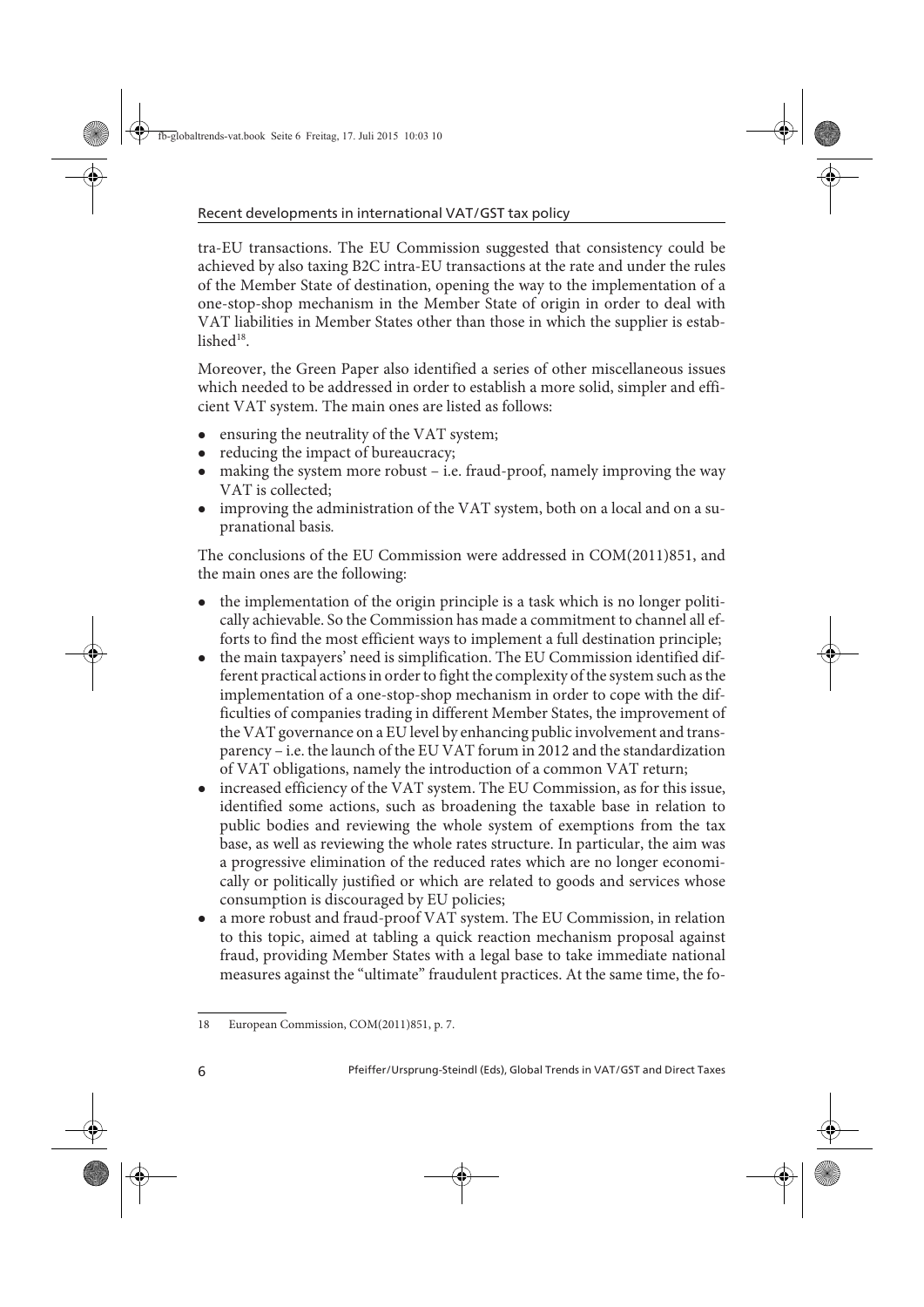cus was on supervising that all the measures approved reached definitive implementation, establishing a new set of benchmarks in order to measure the performance of each tax administration in combating fraud and continuing the research on the hypothetical different mechanisms to improve the way VAT is collected and monitored (i.e., the "split-payment model<sup>19"</sup> and the "data warehouse model<sup>20"</sup>);

• the VAT system needs to be tailored to the single market. The current transitional VAT arrangements for intra-EU B2B transactions, based on taxation at destination along with the reverse charge mechanism, have not been welcomed by the EU Commission as a definitive regime. Nevertheless, the implementation of a full destination-based regime in which the supplier charges VAT on intra-EU transaction, would have a huge impact: cross-border cash flow would be enormous and taxpayers liable for the payments of the tax would no longer be established in the Member State where the tax is due. According to the EU Commission, at any rate, it is clear that for such a system to be effective the implementation of a comprehensive one-stop-shop system would be of essence, like many other measures to secure the revenues. In relation to this issue, the EU Commission aimed at proceeding with in-depth technical work and a broadly-based dialogue with Member States and other stakeholders, thereby examining the different possible ways to implement the destination principle.

### **C. The second invoicing Directive and electronic invoicing**

After a study had been commissioned in 2008 and a public consultation took place<sup>21</sup>, on 28 January 2009 the EU Commission published a proposal for a second invoicing Directive<sup>22</sup>. The proposal (at that time) was warmly welcomed by businesses because it basically suggested:

- removing any difference in the treatment between paper and electronic invoices;
- setting a common deadline for the issuing of invoices;
- setting a common period for the storage of invoices.

After a long political negotiation, on 13 July 2010, the EU Council reached an agreement on the EU Commission's proposal and adopted Directive 2010/45/

Pfeiffer/Ursprung-Steindl (Eds), Global Trends in VAT/GST and Direct Taxes 7

<sup>19</sup> A model in which VAT is collected through a series of payments made to blocked VAT bank accounts.

<sup>20</sup> A model whereby the taxable person uploads predefined transaction data in an agreed format into a secured VAT data warehouse maintained by the taxable person and accessible to the tax authorities.

<sup>21</sup> Price Waterhouse Coopers, a study on the invoicing Directive (2001/115/EC), TAXUD/2007/AO-009, 3 November 2008.

<sup>22</sup> European Commission, Proposal for a Council Directive amending Directive 2006/112/EC on the common system of value added tax as regards the rules of invoicing, COM(2009)21, 28 January 2009.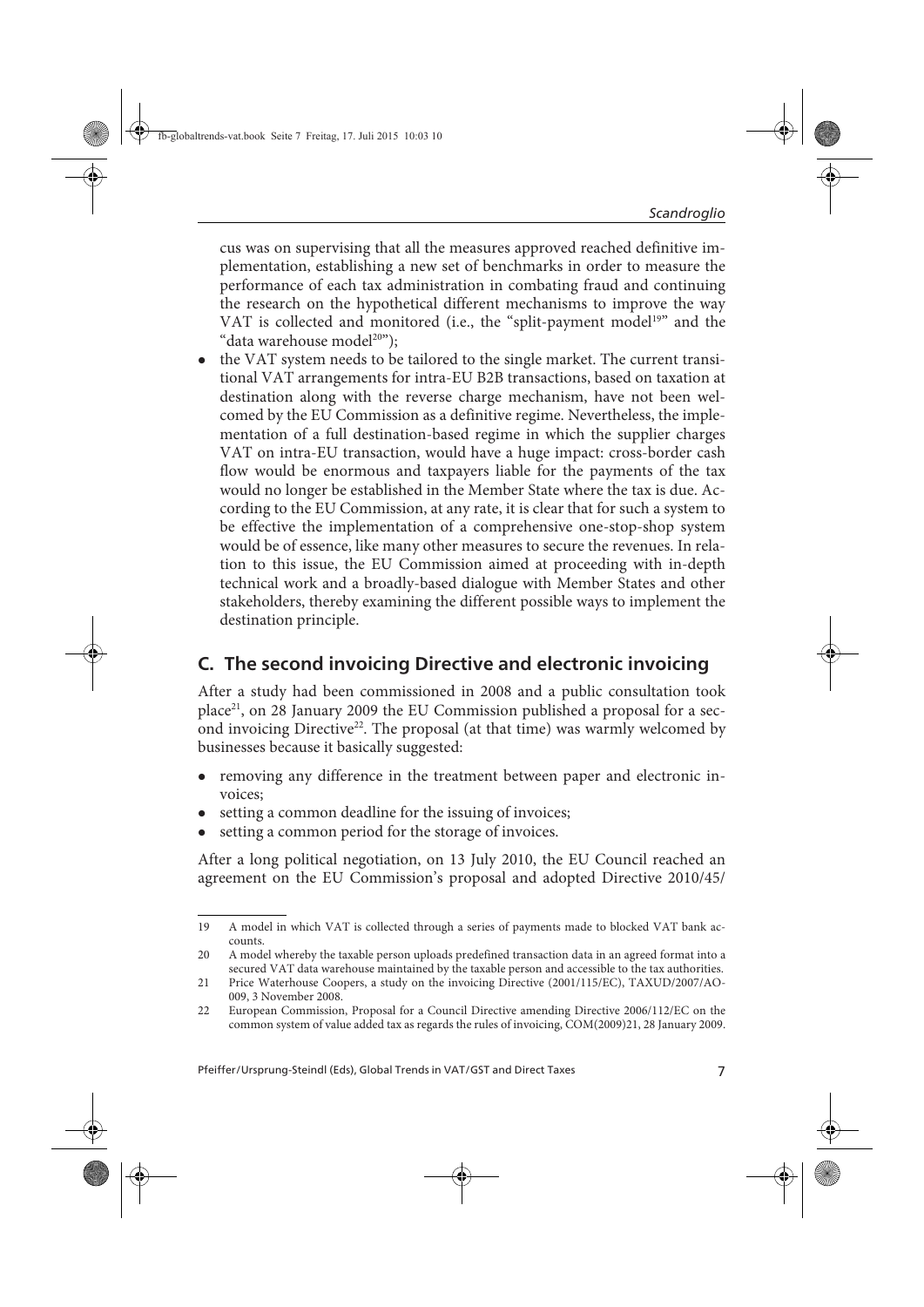EU23. Many radical changes were made in the EU Commission's proposal during the negotiation: the main ones are described below along with the most significant features of Directive 2010/45/EU.

The definition of electronic invoice is given by the new Art. 217 of the VAT Directive, an electronic invoice is defined as "an invoice that contains the information required in this Directive, and which has been issued and received in any electronic form". The previous version of Art. 217 did not provide a definition of electronic invoice but rather defined the transmission of an invoice "by electronic means" as "transmission or provision to the addressee of data using electronic equipment for processing (including digital compression) and storage, and employing wire, radio, optical or other electro-magnetic means".

As for the acceptance of the recipient, the EU Commission in its proposal initially had agreed to abolish the condition that the use of electronic invoice had to be subject to acceptance by the recipient (currently provided by Art. 232 of the VAT Directive). Mainly because it is useful for audit purposes<sup>24</sup>, Member States did not agree to drop the acceptance, so the condition was maintained.

In relation to authenticity, integrity and legibility of invoices the EU Commission had initially proposed to amend the requirement that, for electronic invoices, the authenticity of their origin and the integrity of their content had to be guaranteed. At any rate, that requirement was not only maintained in Directive 2010/45/EU but even extended to paper invoices. Accordingly, current Art. 233 of the VAT Directive states: "The authenticity of the origin, the integrity of the content and the legibility of an invoice, whether on paper or in electronic form, shall be ensured from the point in time of issue until the end of the period for storage of the invoice".

As for the deadline for issuing invoices, currently, the time limits for issuing invoices vary a lot throughout Member States<sup>25</sup>, leading sometimes to a very heavy administrative burden on multinational enterprises which operate in different Member States. In response to suggestions from businesses, the EU Commission had proposed to introduce a uniform time limit expiring on the 15th day of the month following the one in which the taxable event occurs<sup>26</sup>. However, the EU Commission proposal was rejected and the above-mentioned time limit was only extended to cross-border services subject to the reverse charge mechanism<sup>27</sup>.

<sup>23</sup> The new rules adopted by Directive 2010/45/EU had to be adopted by Member States not later than 1 January 2013.

<sup>24</sup> Wouter Brackx/Ine Lejeune, 'Equal treatment of paper and electronic invoices in the European Union – Finally!', International VAT monitor (2010), p. 260 (p. 261).

<sup>25</sup> Gorka Echevarria Zubeldia, 'The second EU invoicing Directive: a missed opportunity', International VAT monitor (2010), p. 417 (p. 418).

<sup>26</sup> That time frame was the deadline at the time imposed on intra-community supply of goods according to the then in force Art. 67 of the VAT Directive.

<sup>27</sup> See Art. 222 of the VAT Directive as amended by Directive 2010/45/EU.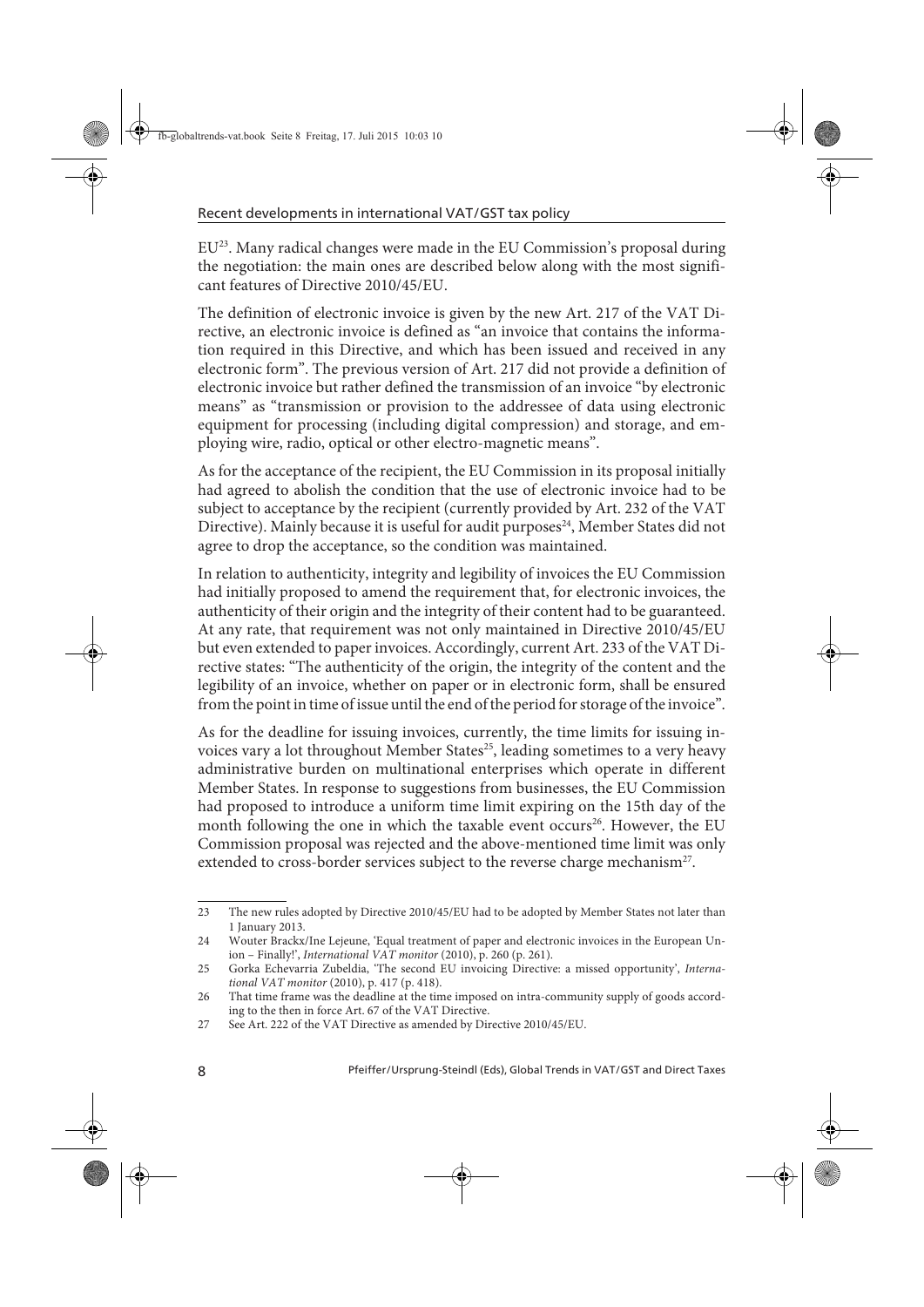The storage of invoices is governed by Art. 247(1) of the VAT Directive, which states: "Each Member State shall determine the period throughout which taxable persons must ensure the storage of invoices relating to the supply of goods or services in its territory and invoices received by taxable persons established in its territory". Accordingly, this provision has the effect that businesses involved in the supply of cross-border services, which are generally deemed to be supplied in the state of the customer, must store the related invoices for the storage period applicable in the country of the customer. The EU Commission had proposed to harmonize the storage period under all circumstances to six years. Nonetheless, Art. 247(1) remained unchanged after the adoption of Directive 2010/45/EU.

## **D. Measures to tackle fraud schemes**

In tax matters, and even more so in a harmonized tax as VAT, tax fraud can usually be prevented, or at least fought, through improving existing laws or enhancing administrative cooperation. In the past few years, the institutions inside European Union have shown they coherently stick to this pattern.

As related to administrative cooperation, on 7 October 2003 the EU Council adopted a Regulation<sup>28</sup> on administrative cooperation regarding VAT that was later recast in another Regulation<sup>29</sup>. Both of the Regulations had the aim of improving the legal framework governing administrative cooperation in the VAT field and acting as a tool in the fight against VAT fraud.

The core of both Regulations was the methods of exchanging information between Member States' tax authorities. Regarding this point, the Regulations provide the following:

- *exchanges on request.* Any information that may assist the VAT authorities to make a correct VAT assessment may be exchanged on request. Under this arrangement, the VAT authorities may also agree that officials of other EU Member States are present during administrative enquiries in their own EU Member States, although foreign officials may not exercise a power of inspection outside their own jurisdiction. Through local officials, the officials of others EU Member States may access the same premises and documents as local officials. Two or more EU Member States may also undertake simultaneous controls in their territories;
- spontaneous exchanges. By automatic or structured exchange, the VAT authorities may forward information that may assist the authorities of other EU Member States in making a correct VAT assessment if the place of supply is in

<sup>28</sup> Council Regulation 1798/2003 of 7 October 2003 on administrative cooperation in the field of value added tax and repealing Regulation 218/92, O.J. L. 264, 15.10.2003, pp. 1-11.

<sup>29</sup> Council Regulation 904/2010 of 7 October 2010 on administrative cooperation and combating fraud in the field of value added tax, O.J. L. 268, 12.10.2010, pp. 1-18.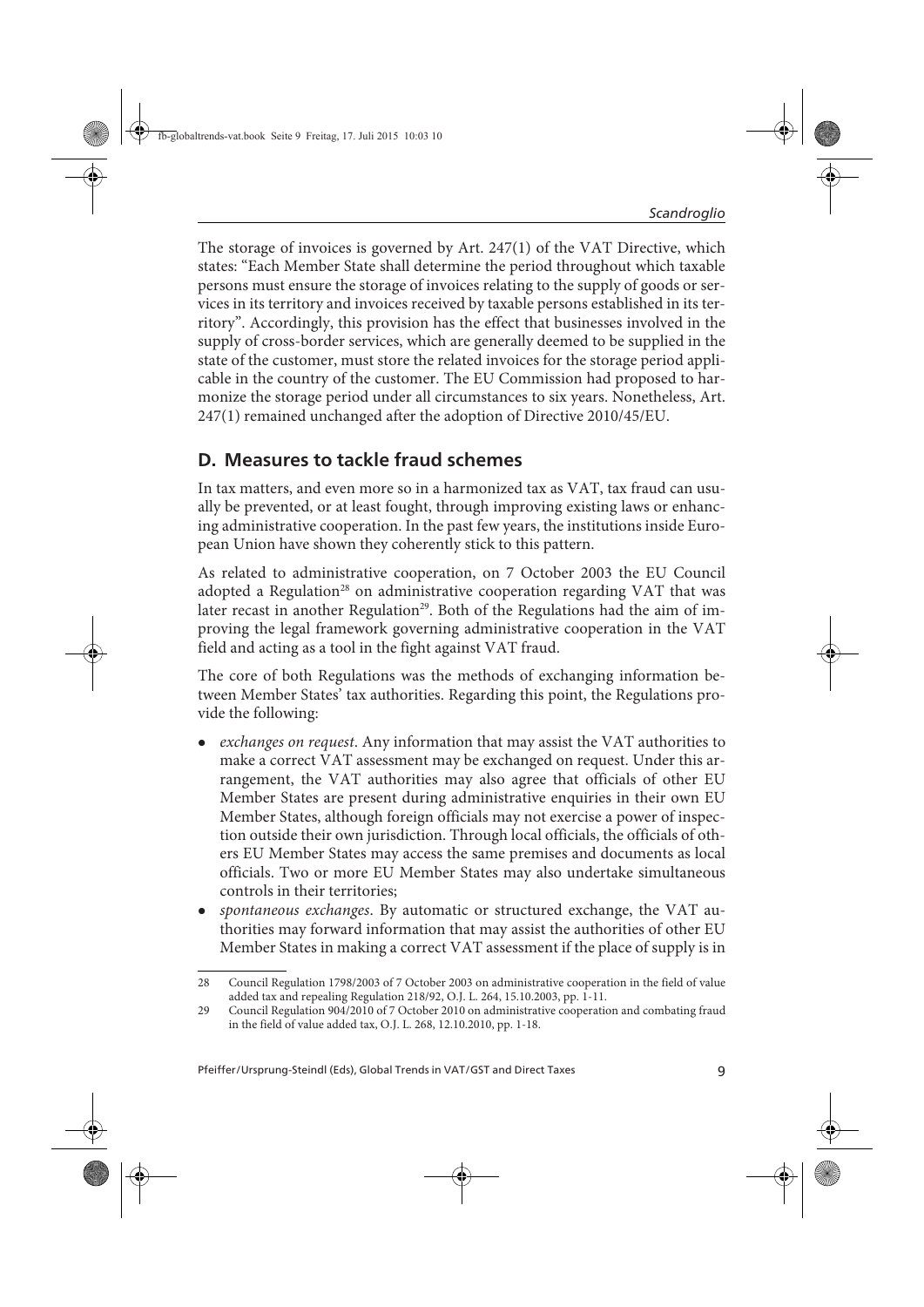the latter EU Member State, if a breach of VAT legislation has been or may be committed, or if there is the risk of a tax loss in another EU Member State;

• exchanges regarding intra-community transactions. EU Member States must maintain a complete and accurate electronic database of details relating to the intra-community trades in goods and services (the database is known among operators as "intrastat"30).

Focusing more specifically on Regulation 904/2010, it introduced some important arrangements relating to:

- the quality of the information provided in the databases, which has been slightly improved;
- the setting-up of the "Eurofisc" network providing for multilateral, swift and targeted exchange of information relating to VAT fraud;
- the introduction of a feedback mechanism;
- automated access to databases of other Member States.

With respect to modifications and enhancements of existing Regulations, two of the most important measures were adopted on 22 July 2013. On that day, indeed, the EU Council approved two Directives<sup>31</sup> that should enable Member States to better combat VAT fraud, facilitating rapid reaction and allowing specific measures to tackle the notorious "carrousel frauds".

Until those two Directives, fraud schemes in VAT field had been tackled either by amendments or through derogations from the VAT Directive.

In brief, the Directives adopted on 22 July 2013 provide relief on this issue by amending the VAT Directive:

- Directive 2013/42/EU is aimed at enabling immediate measures to be taken in cases of sudden and massive VAT fraud ("quick reaction mechanism"). Specifically, an accelerated procedure will enable Member States to apply a "reverse charge" mechanism to specific supplies of goods and services for a short period of time, by derogation from the provisions of the VAT Directive;
- Directive 2013/43/EU allows Member States to apply, on an optional and temporary basis, a reversal of liability for the payment of VAT ("reverse charge

<sup>30</sup> Though a uniform and all-at-once accessible platform does not exist across the EU, the common features of the communications that operators must periodically submit to the Intrastat system are provided by Council Regulation 638/2004 of 31 March 2004 on Community statistics relating to the trading of goods between Member States and repealing Council Regulation 3330/91, O.J. L. 102, 07.04.2004, pp. 1-8.

<sup>31</sup> Council Directive 2013/42/EU of 22 July 2013 amending Directive 2006/112/EC on the common system of value added tax, as regards a Quick Reaction Mechanism against VAT fraud, O.J. L. 201, 26.07.2013, Council Directive 2013/43/EU of 22 July 2013 amending Directive 2006/112/EC on the common system of value added tax, as regards an optional and temporary application of the reverse charge mechanism in relation to supplies of certain goods and services susceptible to fraud, O.J. L. 201, 26.07.2013.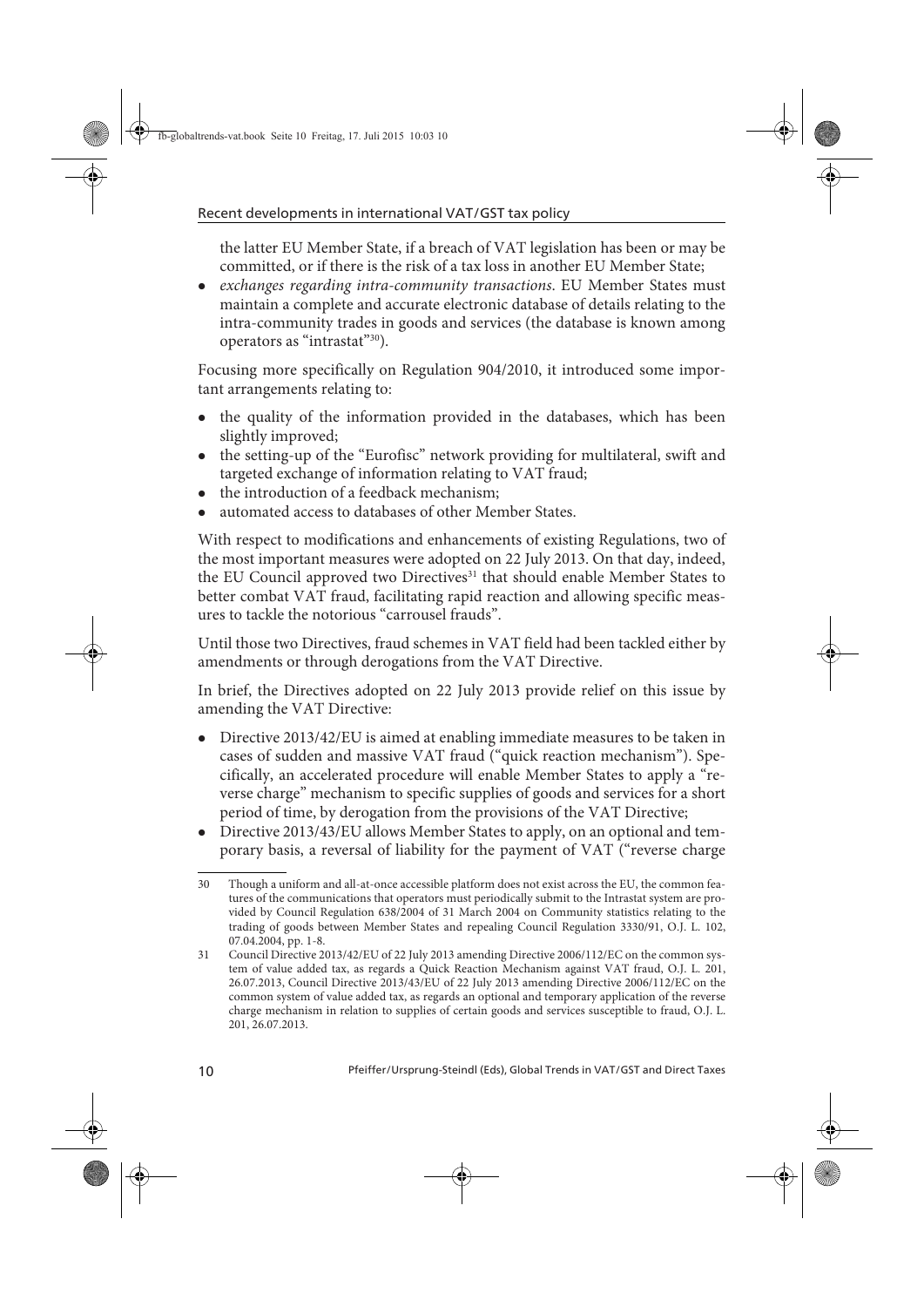mechanism"), with the aim of closing off certain types of known fraud, in particular carousel schemes. The "reverse charge" mechanism will now potentially apply to the following sectors: mobile phones, integrated circuit devices, supplies of gas and electricity, telecoms services, game consoles, tablet PCs and laptops, cereals and industrial crops and raw and semi-finished metals.

#### **E. The proposal for a standard VAT return**

In early 2007, the EU Commission launched a very broad action program<sup>32</sup> that had the ultimate goal to reduce administrative burdens on businesses.

In fact, part of the existing burden is caused by the lack of a common European set of rules regarding VAT returns. Therefore, after launching the recalled action program, the EU Commission appointed one of the world's most important advisory firms to perform a study on the feasibility of a common VAT return<sup>33</sup>. On 27 February 2013 the results of the study were presented to the EU Commission: one of the most important aspects of the study is the one related to the calculation of the impact of the introduction of a common VAT return on the compliance costs of businesses as compared to the contemporary compliance costs<sup>34</sup>. On 23 October 2013, the EU Commission published a proposal for a Council Directive, broadly in line to the study and its proposals, introducing a common VAT return $35$ .

As for the technicalities of the proposal for a common VAT return, the following are the most relevant features which the EU Commission suggested:

- the new arts. 250 and 251 of the VAT Directive set out all the information that the taxpayers would have to provide in the common VAT return. Nonetheless, according to the new Art. 251, Member States will have the possibility to request a lot of additional information;
- the new Art. 252 of the VAT Directive would deal with the deadlines of the common VAT return. The standard would be the one of monthly VAT returns to be submitted in a period included between a month and two months after the end of the month of the return. For small taxpayers<sup>36</sup>, however, it is

<sup>32</sup> European Commission, Action Programme for reducing administrative burdens in the European Union, COM(2007)23, 24 January 2007.

<sup>33</sup> Price Waterhouse Coopers, Study on the feasibility and impact of a common EU standard VAT return, Specific Contract no. 9, TAXUD/2011/DE/329, 27 February 2013.

<sup>34</sup> In the best-case scenario the introduction of the common VAT return could lead to total costs savings for business of EUR 20.6 billion (0,16% of EU GDP in 2011), Price Waterhouse Coopers, Study on the feasibility and impact of a common EU standard VAT return, Specific Contract no. 9, TAXUD/2011/DE/329, 27 February 2013, p. 92.

<sup>35</sup> European Commission, Proposal for a Council Directive amending Directive 2006/112/EC on the common system of value added tax as regards a standard VAT return, COM(2013)721, 23 October 2013.

<sup>36</sup> Whose turnover is less than EUR 2 million.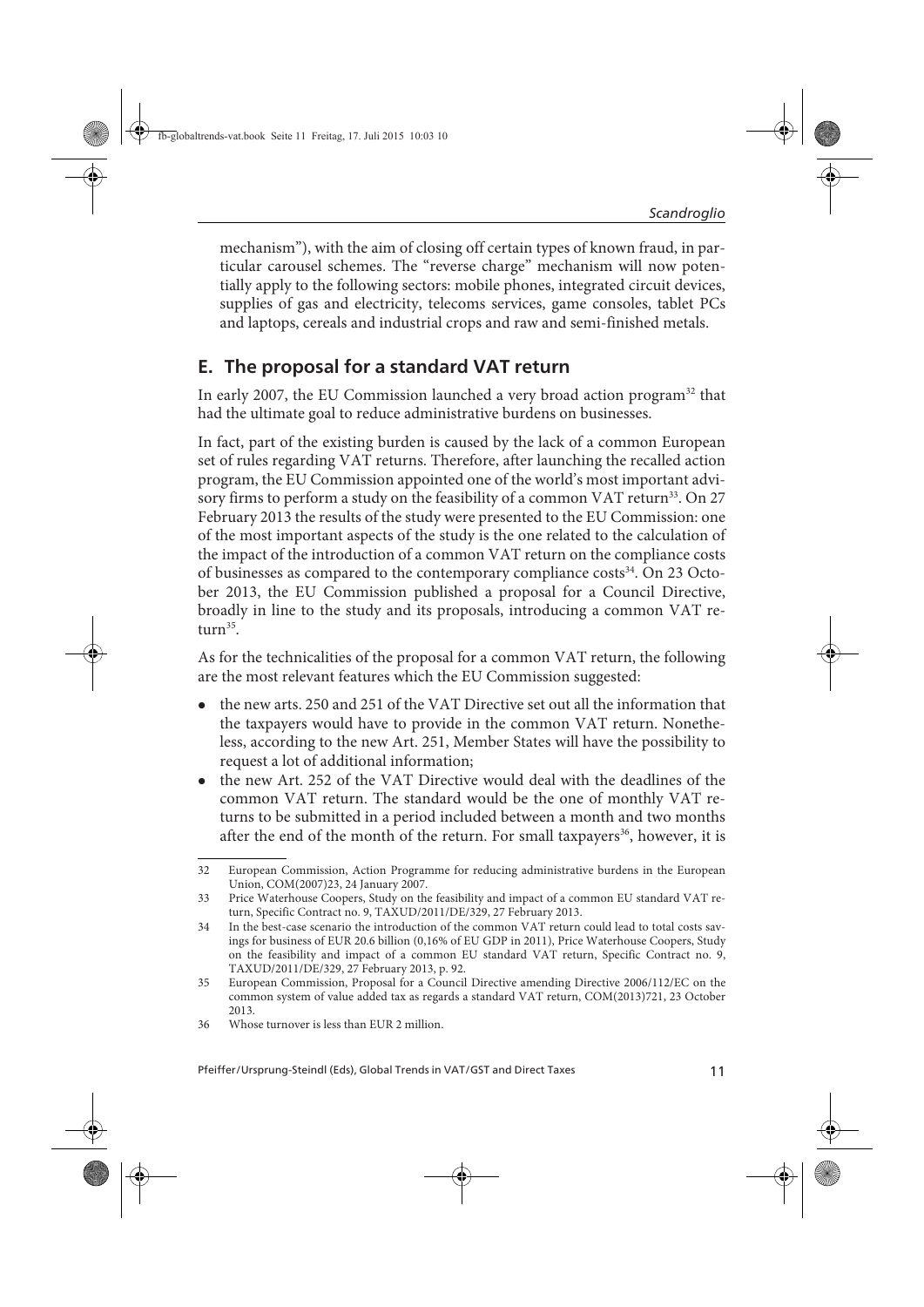provided that Member States could allow a taxable period of three calendar months;

• the new Art. 252a of the VAT Directive would require Member States to accept and encourage e-filing for common VAT returns, thus including the possibility to use electronic file transfer. Moreover, according to the new Art. 252a, "standard VAT returns submitted by electronic means shall be accepted by Member States when the authenticity of origin and the integrity of their content are ensured by an advanced electronic signature[…]or by other methods offering a similar level of security"37.

## **F. Taxation of Telecommunication, Broadcasting and Electronic Services**

In a very complex and "immaterial" business as the one related to telecommunication, broadcasting and electronic services<sup>38</sup>, VAT regimes have always proved to be, as will be shown, equally complex. In an effort to simplify and modernize those regimes, some new rules have recently been implemented and will be analyzed in this section.

The very complex rules that were repealed starting from 1 January 2015 are as follows:

- telecommunication services: at the beginning of 1997, the Council authorized<sup>39</sup> the Member States to shift telecommunications services to Art.  $9(2)(e)$ of Directive 77/388/EEC<sup>40</sup>. In consequence of the Council Decision, telecommunications services:
	- supplied to all customers resident outside the European Union were outside the scope of VAT;
	- supplied to taxable persons established inside the European Union were subject to VAT in the customer's Member State<sup>41</sup>;
	- supplied to non-taxable persons resident within the European Union were deemed to be supplied at the place where the service provider was established<sup>42</sup>, even though Member State were authorized, whereas the provider

<sup>37</sup> European Commission, COM(2013)721, p. 14.

<sup>38</sup> Hereinafter TBE services.

<sup>39</sup> Council Decisions 97/200 to 97/214 of 17 March 1997, O.J. L.86 of 28 March 1997, pp. 5-34.

<sup>40</sup> Council Directive 77/388/EEC of 17 May 1977 on the harmonization of the laws of the Member States relating to turnover taxes – Common system of value added tax: uniform basis of assessment, O.J. L. 145, 13.06.1977, according to which whereas the customer was a taxable person or was established outside the European Union, the services were deemed to be supplied at the place where the customer was established.

<sup>41</sup> In the hands of the customer with utilization of the reverse charge mechanism.

<sup>42</sup> Even though Member State were authorized, whereas the provider was established outside the European Union, to apply the "effective-use-and-enjoyment" criterion, provided by Art. 9(3)(b) of Directive 77/388/EEC.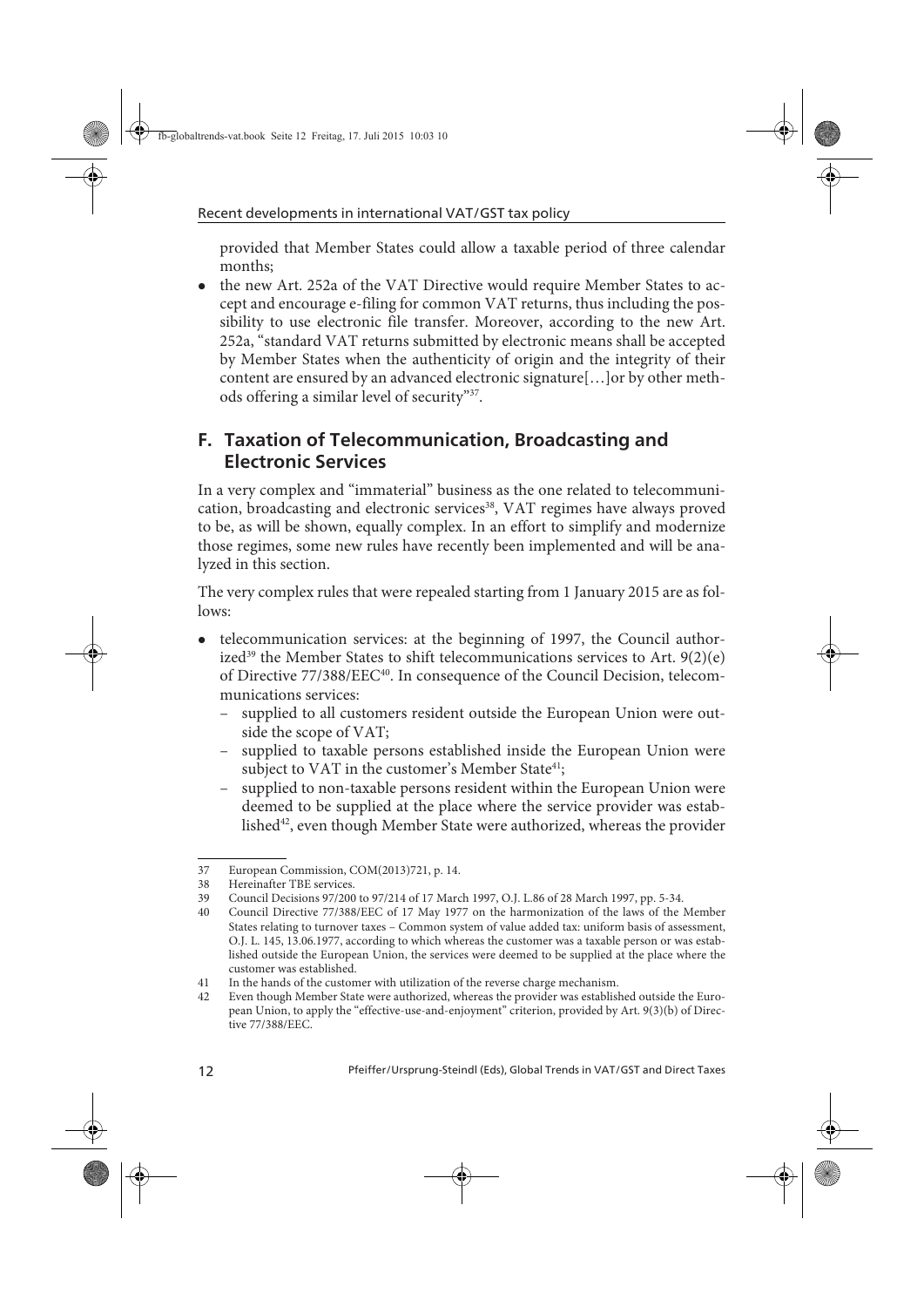was established outside the European Union, to apply the "effective-useand-enjoyment" criterion $43$ ;

 broadcasting and electronic services: on 1 July 2003, special temporary provisions came into effect as regards to cross-border broadcasting and electronic services<sup>44</sup>. Basically, broadcasting and electronic services followed the rules that applied to telecommunication services, with the exception of electronic services supplied by providers established outside the European Union to non-taxable persons established within the European Union. The latter services, as a general rule<sup>45</sup>, were deemed to be supplied in the Member State where the customer was resident. Nonetheless, as a means of attracting foreign suppliers of electronic services within the borders of the European Union, Art. 26(c) of Directive 77/388/EEC contained a special scheme ("onestop-shop scheme") according to which the services providers had the possibility to register for VAT purposes in a web portal in a single Member State and electronically account for and pay VAT there in respect of all electronic services supplied throughout the European Union to non-taxable persons. Initially applied for a period of three years, the special scheme was extended to 31 December 2014.

With the aim to harmonize, whenever possible, the taxation of services at the place where they were actually exploited, Council Directive 2008/8/EC, which amended the VAT Directive as regards to the place of supply of services, was implemented as part of the "VAT package". Art. 58 of the VAT Directive, in fact, as repealed by Art. 5 of Directive 2008/8/EC, states that as of 1 January 2015 all telecommunication, broadcasting and electronic services, provided to a non-taxable person, are taxable at the place where the consumer is established. Further provisions under Art. 5 of Directive 2008/8/EC require, in order to facilitate VAT compliance by businesses, a special scheme to be set up to enable businesses to have a single point of electronic contact for VAT identification, declaration and payment purposes; this scheme requires the use of an electronic interface, referred to as "mini one-stop-shop scheme".

The main effect of the new rules is that, regardless of whether the service providers are established within or outside the European Union, TBE services rendered to non-taxable customers are, under all circumstances, deemed to be supplied at the place where the customer is established.

<sup>43</sup> Provided by Art. 59(a)(b) of the VAT Directive, according to which Member States can be authorized to tax a supply whereas it is exploited. The customers being non-taxable persons, the suppliers, under this provision, had to register to the Member State VAT system in order to account for the VAT.

<sup>44</sup> Council Directive 2002/38/EC of 7 May 2002 amending temporarily Directive 77/388/EEC as regards the value added tax arrangements applicable to radio and television broadcasting services and certain electronically supplied services, O.J. L.128 of 15 May 2002, pp. 41-44.

<sup>45</sup> Art. 9(2)(f) of Directive 77/388/EEC.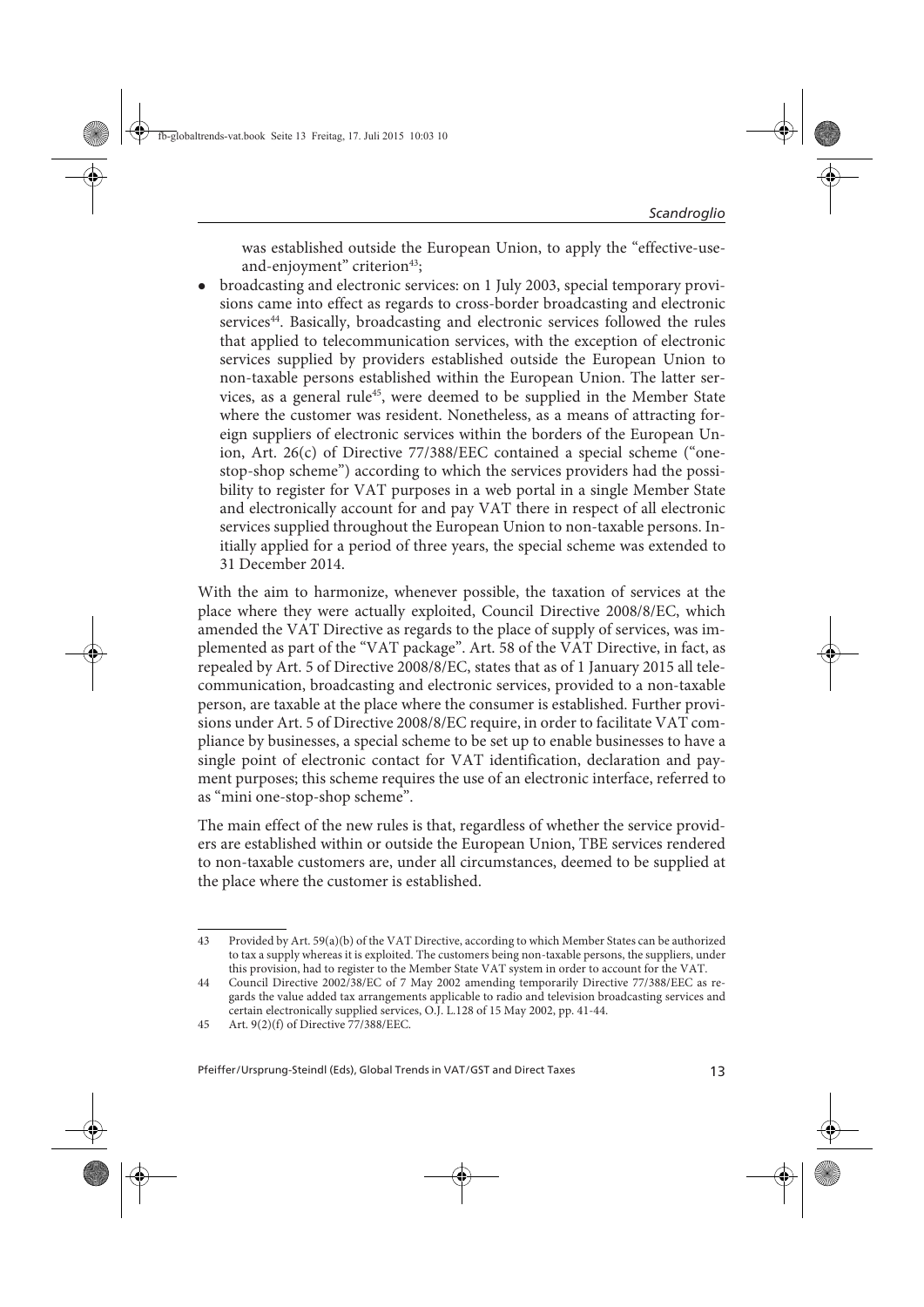Some of the most remarkable features of the new scheme that have not already been dealt with previously are the following:

- status of the customer: according to the new rules, providers of TBE services have to establish the VAT status of their customers solely on the basis of whether or not the latter have given their VAT identification number. In absence of a valid VAT identification number, the supplier has to treat the customer as a non-taxable person for the purposes of the new TBE services regime. It is of great importance to the supplier, then, to utilize the VIES;
- location of the customer: once determined that the customer is a non-taxable person, the biggest challenge for TBE services providers is to determine what the Member State of residence of the customer is. In order to find a legal solution to the foreseeable issues, the new rules provide a series of rebuttable presumptions<sup>46</sup>. Nonetheless, the provider can rebut the presumptions on the basis of the "items of non-contradictory evidence"<sup>47</sup>.
- non-compulsory scheme: it is important to point out, finally, that the "mini one-stop-shop scheme" though being highly recommended by the EU Commission, is optional in the sense that businesses can also opt for VAT registration in every EU Member State in which they have non-taxable customers. It goes without saying that the volume of the operations and the diversification of the customers will be the two most important drivers in businesses' decisions processes to adopt the new scheme.

# **III. OECD international VAT/GST guidelines**

#### **A. Events leading up to the implementation of the VAT/GST guidelines**

In the past 15 to 20 years, with the emergence of the globalized economy, the flow of goods and services has experienced an unprecedented growth. Electronic commerce has enabled consumers and small enterprises to operate beyond national boundaries. The distance between producers and consumers has steadily shrunk. It is natural, then, that differences in treatment of cross-border supplies of services and intangibles have become apparent and costly. Moreover, the resulting

<sup>46</sup> For example: in the supply of TBE services provided through a wi-fi hotspot, the customer is deemed to be resident at the place where the hot-spot is located; in the supply of TBE services on a ship, aircraft or train, the customer is deemed to be resident where the transport has begun; in the supply of TBE services through a mobile network, the customer is presumed to be resident in the Member State of the country code of the SIM card utilized.

<sup>47</sup> According to Art. 24(d)(1) of the VAT implementing Regulation, Council implementing Regulation 1042/2013 of 7 October 2013 amending Implementing Regulation 282/2011 as regards the place of supply of services, O.J. L. 284, 26.10.2013, pp. 1-9, the supplier has the possibility to rebut the presumptions according to the customer's billing or IP address, the location of the bank account, or any other relevant commercial information.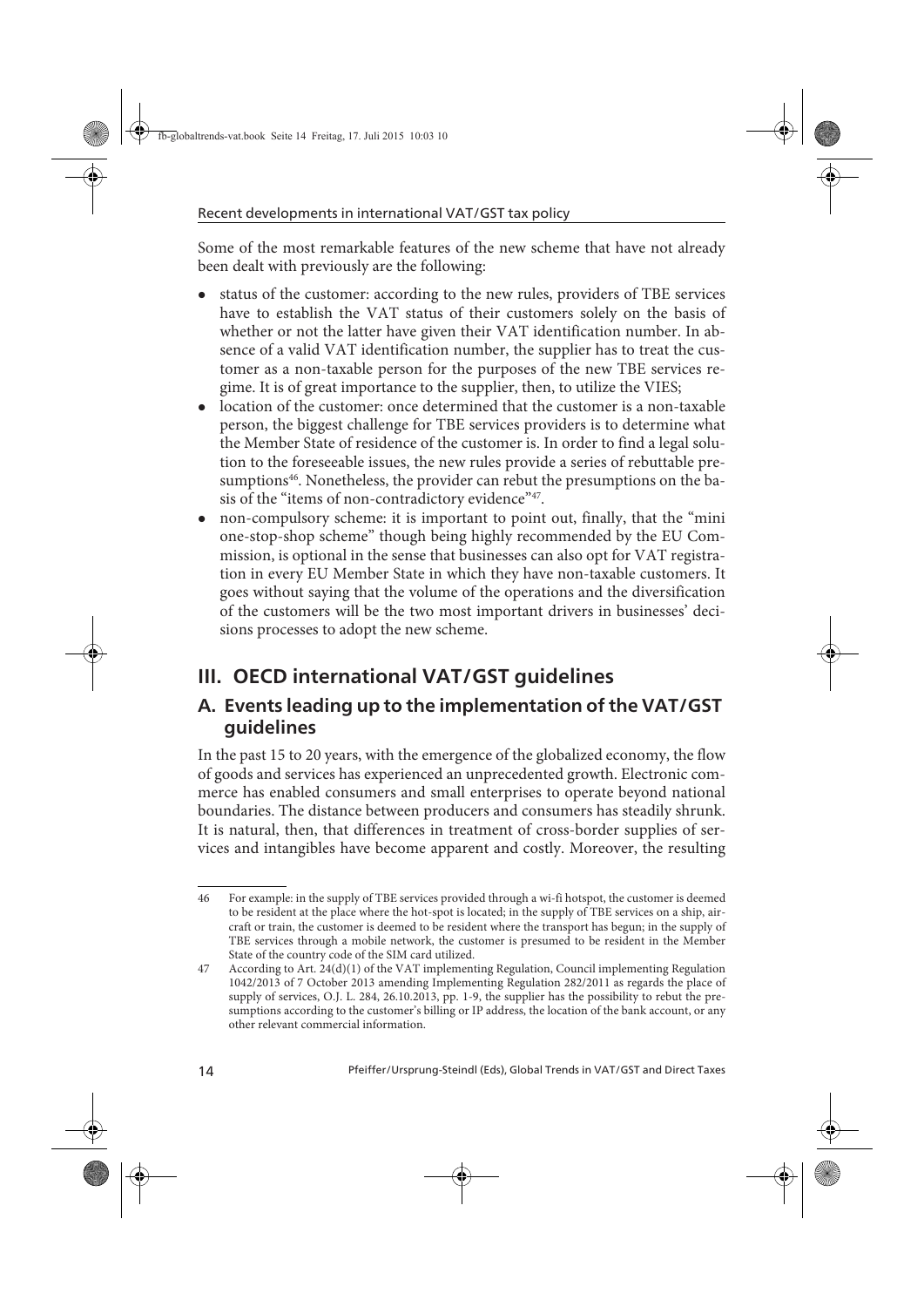need to tackle the differences in order to avoid double taxation and double nontaxation became apparent from both the national governments' and the taxpayers' standpoint.

With the aim of mitigating double-(non)-taxation, the OECD's work on VAT started with the OECD Ottawa Conference on electronic commerce in 1998<sup>48</sup>. At the Ottawa Conference the main question was how to implement tax policies and procedures without distorting the new and traditional economies. Many approaches were discussed and the one that prevailed was probably the most logical one. The OECD's view emerging after the Ottawa Conference was that electronic commerce's taxation should in principle be the same as traditional commerce.

As a result, the Governments agreed on the Ottawa Taxation Framework Conditions<sup>49</sup>, which, among many other things, provided the following guidelines as to consumption taxes:

- rules for the consumption taxation of cross-border trades should result in taxation in the jurisdiction where consumption takes place and an international consensus should be sought on the circumstances under which supplies are held to be consumed in a jurisdiction;
- for the purposes of consumption taxes, the supply of digitized products should not be treated as a supply of goods;
- where business and other organizations within a country acquire services and intangible property from suppliers outside the country, countries should examine the use of reverse-charge, self-assessment or other equivalent mechanisms which would give immediate protection of their revenue base and of the competitiveness of domestic suppliers.

As a natural continuation of the 1998 Ottawa conference, the OECD Committee on Fiscal Affairs adopted in 2001 the "guidelines on consumption taxation of cross-border services and intangible property in the context of e-commerce"50. The main provisions of the guidelines were the following:

- for B2B transactions, the place of consumption is deemed to be in the jurisdiction where the recipient has established its business presence;
- for B2C transactions, the place of consumption is deemed to be in the jurisdiction where the recipient has his usual place of residence.

At any rate, notwithstanding all the work OECD undertook since 1998, it had become increasingly clear that many problems still surrounded the application of

<sup>48</sup> A borderless world: realising the potential of electronic commerce, Ottawa, 7-9 October 1998.

<sup>49</sup> Electronic commerce: taxation framework conditions, A report by the Committee on fiscal affairs, as presented to Ministers at the OECD Ministerial conference "A borderless world: realising the potential of electronic commerce", Ottawa, 7-9 October 1998.

<sup>50</sup> OECD, Guidelines on Consumption Taxation of Cross-Border Services and Intangible Property in the Context of E-Commerce, 2001.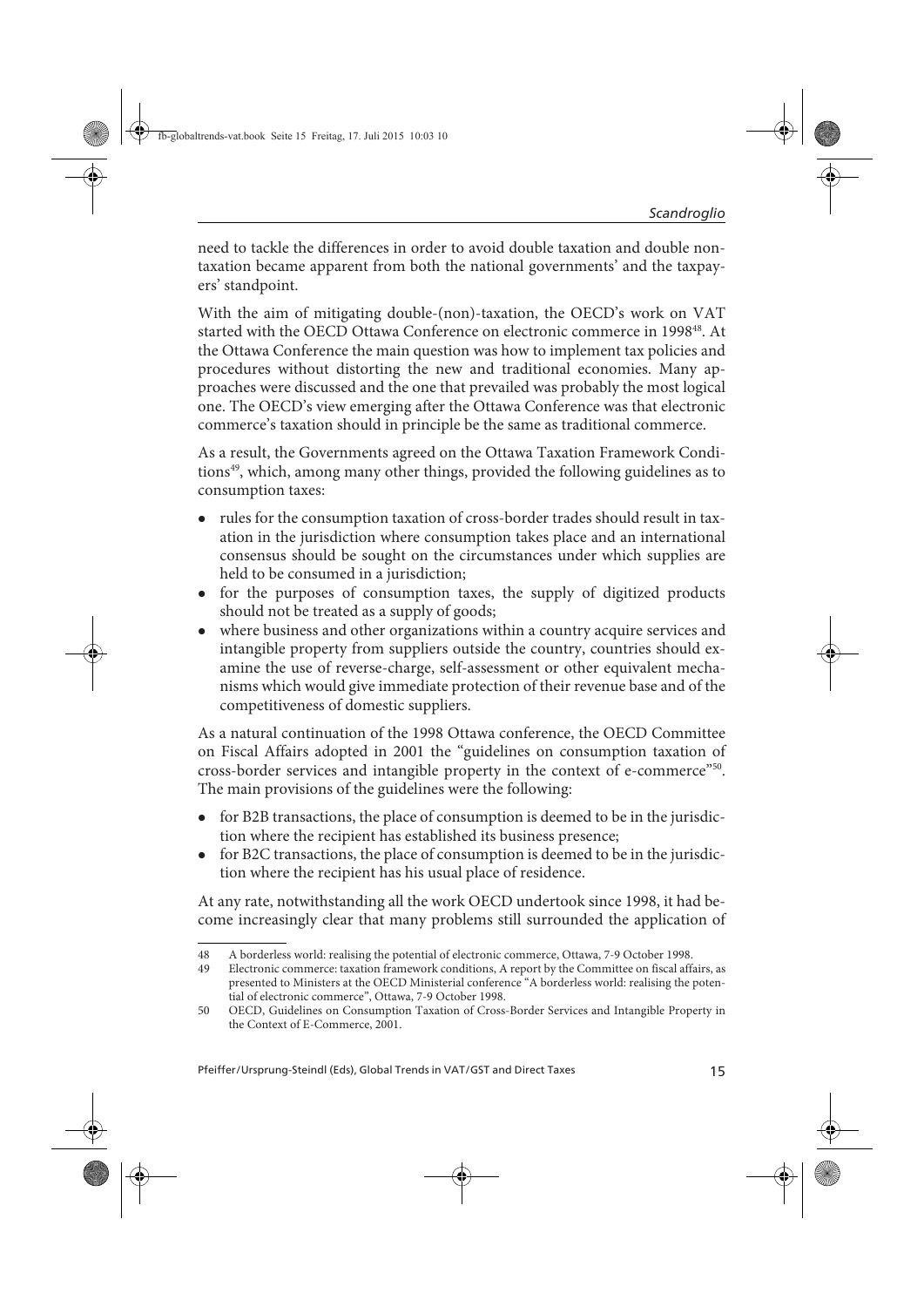VAT in cross-border situations. Both the 2004 and 2005 OECD's "Report on the application of consumption taxes"<sup>51</sup> showed that differences remained among local jurisdictions mainly in the treatment of services and intangibles. It was also stated that those had the potential to obstruct business activity, hinder economic growth and distort competition<sup>52</sup>.

As a result, in 2006 OECD started working on a set of specific guidelines on VAT in cross-border transactions<sup>53</sup> and in 2011 on a set of guidelines on VAT neutrality<sup>54</sup>.

A further effort to harmonize the guidelines was undertaken in February 2013, when the OECD published a draft consolidated version of the International VAT/ GST guidelines, merging both the cross-border and the neutrality guidelines<sup>55</sup>.

#### **B. Legal force of the VAT/GST guidelines and their core features**

Preliminarily, it is important to describe the legal framework of the VAT/GST guidelines. They are in fact drafted as recommendations. Therefore, they do not impose legally binding VAT/GST rules on countries or prescribe legislative approaches. They are intended to serve as a basis/guidance for countries to frame their own national laws. Moreover, the VAT/GST guidelines have been developed in stages, and the output from each stage is a building block contributing to the complete guidelines. They have not been completed yet: OECD is still working on a broader project<sup>56</sup>.

Moreover, the VAT/GST guidelines are built on two core principles that were adopted by the OECD's Committee on Fiscal Affairs in 2006, when the work on the first set of guidelines began<sup>57</sup>:

<sup>51</sup> OECD, Report on the Application of Consumption Taxes to the Trade in International Services and Intangibles, 2004; OECD, Report on the Application of Consumption Taxes to the Trade in International Services and Intangibles – Progress Report and Draft Principles, 2005.

<sup>52</sup> OECD, Report on the Application of Consumption Taxes to the Trade in International Services and Intangibles, 2004, p.4.

<sup>53</sup> OECD, Committee on Fiscal Affairs – Working Party n. 9 on Consumption Taxes, International VAT/GST guidelines, 2006.

<sup>54</sup> OECD, Committee on Fiscal Affairs – Working Party n. 9 on Consumption Taxes, International VAT/GST guidelines – Guidelines on Neutrality, 2011.

<sup>55</sup> OECD, Committee on Fiscal Affairs – Working Party n. 9 on Consumption Taxes, International VAT/GST guidelines – Draft Consolidated Version, 2013. Evidently, any successive reference to the "guidelines", if not otherwise stated, refers to the draft consolidated version of 2013.

<sup>56</sup> The Committee on Fiscal Affairs still intends to develop Guidelines on the place of taxation for crossborder supplies of services and intangibles to final consumers (B2C) as well as anti-abuse provisions and provisions on mutual cooperation and dispute resolution.

<sup>57</sup> OECD, International VAT/GST guidelines, 2006, pp. 8-9.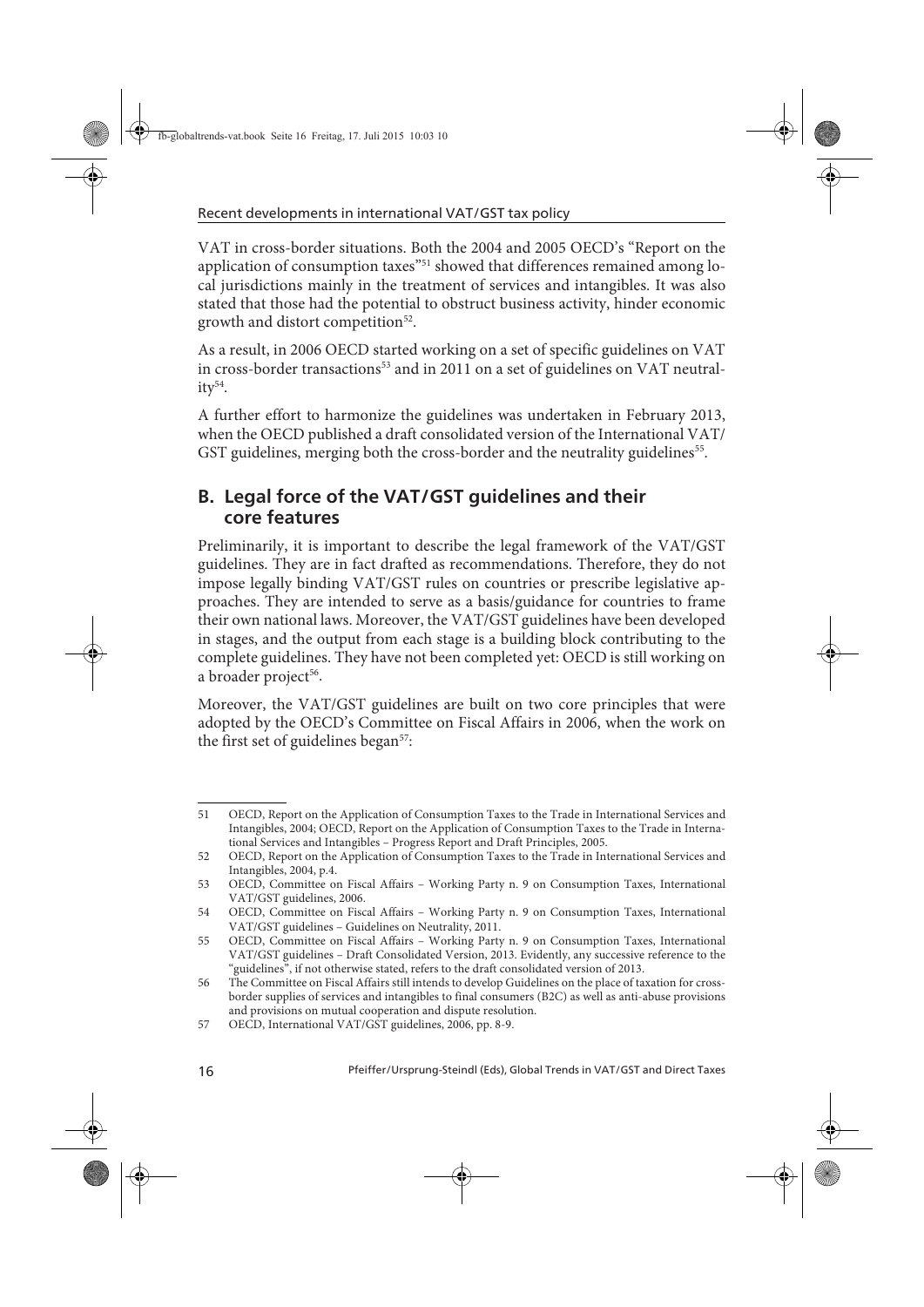- the *neutrality principle*, whereby VAT is a tax on final consumption that should be neutral for business;
- the *destination principle*, whereby internationally traded services and intangibles should be subject to VAT in the jurisdiction of consumption.

More specifically focused on the technicalities of the guidelines, the first part highlights the most important features of an "ideal" value added tax<sup>58</sup> with a specific focus on international trade. The most important features can be summarized as follows:

- a VAT is a broad-based tax on final consumption: this is the overarching purpose of a VAT and the necessary corollary to that is that the burden of VAT should not rest on businesses;
- a VAT is designed with a staged collection process: this, in turn, requires a mechanism for relieving businesses from the burden of the VAT they pay when they acquire goods, services or intangibles;
- the principle for cross-border transactions should be the destination one: it is the one that guarantees neutrality in international trade, since with the origin principle the revenue from VAT would not necessarily accrue where final consumption takes place and it could cause an harmful VAT/GST rate competition among jurisdictions;
- the implementation of the destination principle for goods is straightforward due to the presence of border controls: the goods are taxed when they are delivered, the exported goods are free of VAT and imports are subject to the same VAT as equivalent domestic goods in the purchaser's jurisdiction;
- the implementation of the destination principle for services and intangibles should be guaranteed by the reverse charge mechanism.

#### **C. Neutrality, services and intangibles: features of the guidelines**

According to the guidelines<sup>59</sup>, the definition of neutrality in VAT "has a number of dimensions, including the absence of discrimination in a tax environment that is unbiased and impartial and the elimination of undue tax burdens and disproportionate or inappropriate compliance costs for businesses".

The guidelines developed by the OECD with regards to neutrality have the aim to give governments a basis and some technical suggestions in order to preserve neutrality in cross-border trades. The latter goal is achieved by the destination principle, so that supplies are taxed where they are used by the business customer in order to make onward supplies. The implementation of a reverse-charge mech-

<sup>58</sup> Apparently, "ideal" in the eyes of the OECD.

<sup>59</sup> OECD, International VAT/GST guidelines, p. 15.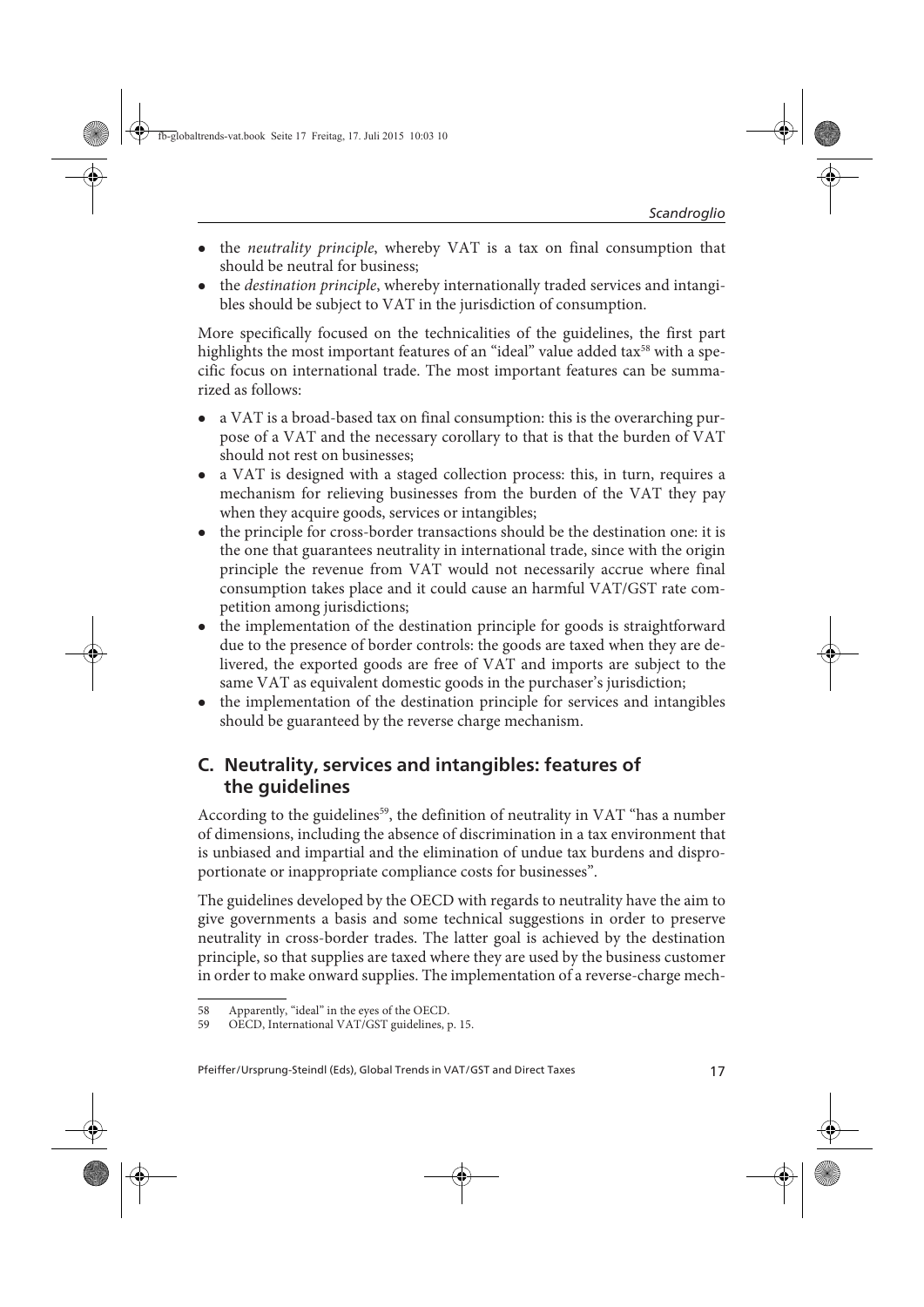anism (or a similar one) should ensure that the customer itself accounts for the VAT/GST, this way preventing the supplier from registering in the country of destination.

This structure, however, does not ensure that complete neutrality is always achieved: there might be circumstances in which local territoriality rules "entails that business are taxed […] in a country which is not the country of destination and where they may not have a business establishment<sup>"60</sup>. Therefore, there may be cases when taxpayers could incur a foreign VAT/GST. Countries have implemented mechanisms to allow foreign taxpayers to recover VAT/GST, "but this is not always the case-especially in developing countries where budgetary constraints are such that implementing a refund mechanism [...] is not feasible<sup>"61</sup>.

The lack of consistency in the national legislations and their complexity, then, may represent a huge compliance and administrative burden for businesses and tax administrations. The OECD, in answering these issues, implemented a set of guidelines of neutrality of VAT/GST.

According to Guideline 1 "The burden of value added taxes themselves should not lie on taxable businesses except where explicitly provided for in legislation". The sentence "except where explicitly provided" means that countries may legitimately place a value added tax burden on business: this is the case when, for example, transactions made by businesses are exempt because the tax base of the output is difficult to assess (i.e. many financial services) or for policy reasons (i.e. health care, education, culture)<sup>62</sup>. The tax burden in such cases is, obviously, represented by the impossibility to deduct input VAT.

Guideline 2 states that "Businesses in similar situations carrying out similar transactions should be subject to similar levels of taxation".

According to Guideline 3 "VAT rules should be framed in such a way that they are not the primary influence on business decisions". This guideline has two consequences: VAT should not be the main or one of the main drivers in business decisions and VAT rules should be accessible, clear and consistent.

Guideline 4 states that "With respect to the level of taxation, foreign businesses should not be disadvantaged nor advantaged compared to domestic businesses in the jurisdiction where the tax may be due or paid".

Guideline 5 deals with the possible solutions in order to ensure that foreign businesses do not incur irrecoverable VAT. Accordingly, it states that "To ensure foreign businesses do not incur irrecoverable VAT, governments may choose from a

<sup>60</sup> Alain Charlet/Stéphane Buydens, 'The OECD International VAT/GST Guidelines: past and future developments', World Journal of VAT/GST Law (2012), p. 175 (p. 182).

<sup>61</sup> Alain Charlet/Stéphane Buydens, World Journal of VAT/GST Law (2012), p. 182.

<sup>62</sup> OECD, International VAT/GST guidelines, p. 15.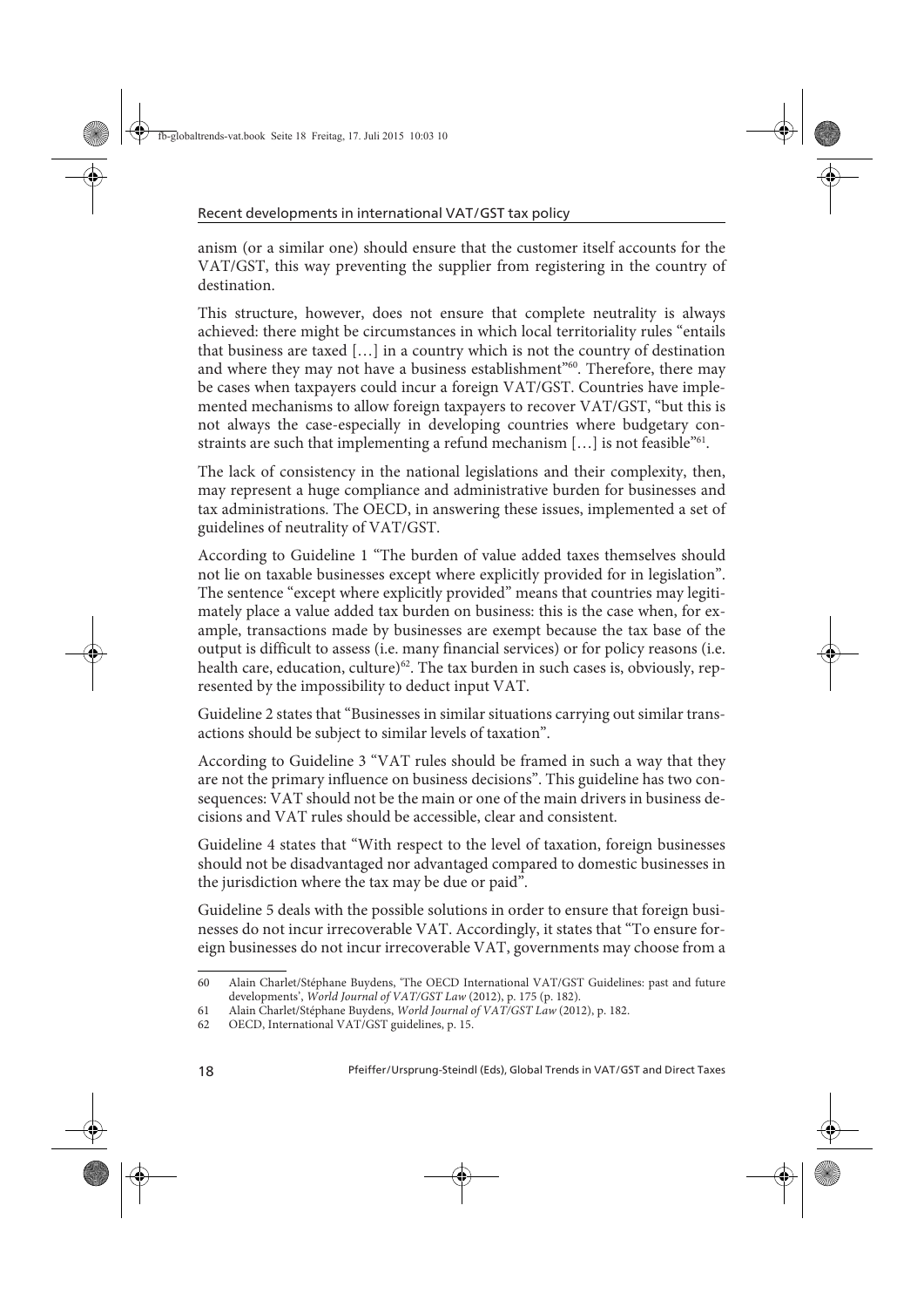number of approaches". More specifically, according to the guidelines<sup>63</sup>, the approaches that countries could adopt in order to ensure that foreign businesses do no incur irrecoverable VAT include:

- the operation of a system of applying for direct refunds of local VAT incurred;
- making supplies free of VAT;
- enabling refunds through local VAT registration;
- shifting the responsibility on to locally registered suppliers/customers;
- granting purchase exemptions certificates.

Guidelines 6 is aimed at lightening the potential administrative burden by stating that "Where specific administrative requirements for foreign businesses are deemed necessary, they should not create a disproportionate or inappropriate compliance burden for businesses". The guidelines admits that dealing with foreign businesses with no "legal" presence in a jurisdiction inevitably brings an element of risk but nonetheless, specific measures applicable to foreign businesses should not result in a disguised form of discrimination<sup>64</sup>.

VAT neutrality in international trade is generally achieved by the use of the destination principle. Implementing the destination principle with respect to services and intangibles is more difficult than with respect to international trade in goods, since customs controls are largely ineffective for confirming exportation of services and intangibles<sup>65</sup>.

For this reason, the guidelines for cross-border supplies of services and intangibles developed by the OECD reflect the destination principle while ensuring that $66$ .

- international neutrality is maintained;
- compliance by businesses involved in these supplies is kept as simple as possible;
- clarity and certainty are provided for both businesses and tax administrations;
- the costs involved in compliance and administering the tax are minimal;
- barriers to fraud and other abuses are sufficiently robust.

In this context, considering that not all countries utilize the same proxy to apply the destination principle, so that opportunities for double-(non)-taxation arise, the work of the OECD on these guidelines is even more remarkable.

According to Guideline 1 "For consumption tax purposes internationally traded services and intangibles should be taxed according to the rules of the jurisdiction of consumption". Guideline 1 clearly expresses the desire of the OECD to ensure

<sup>63</sup> OECD, International VAT/GST guidelines, p. 17.

<sup>64</sup> OECD, International VAT/GST guidelines, p. 18.

<sup>65</sup> OECD, International VAT/GST guidelines, p. 28.

<sup>66</sup> OECD, International VAT/GST guidelines, p. 28.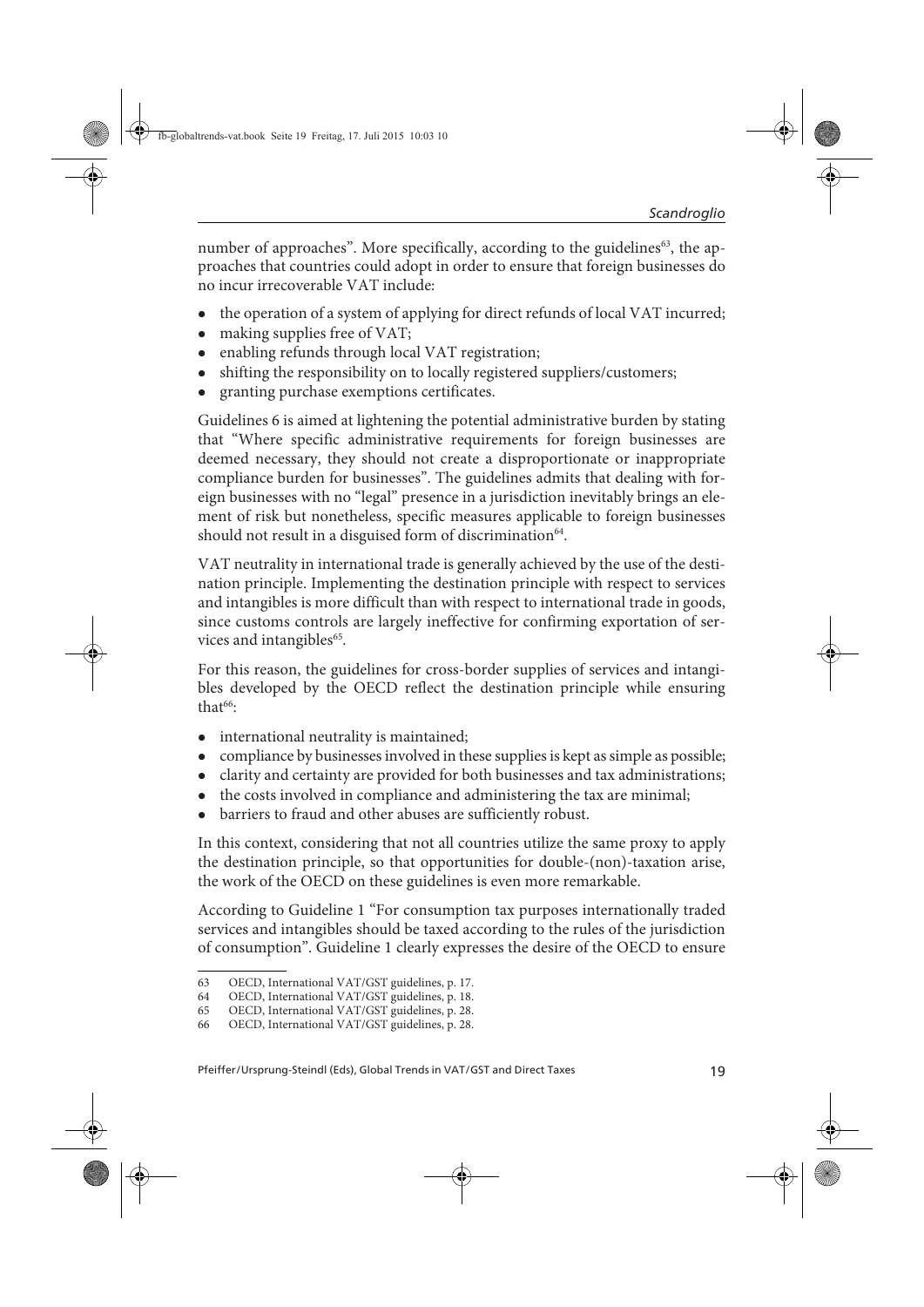tax neutrality according to the destination principle. Although the fundamental purpose of the destination principle is to ensure that all revenue accrues to the jurisdiction where the supply to the final consumer occurs, according to the guidelines the principle should not be limited to B2C supplies. Then, even though B2B supplies do not involve final consumption, the application of the destination principle facilitates the ultimate goal of ensuring that the tax is paid and revenue accrues to the jurisdiction where the supply to the final consumer takes place<sup>67</sup>.

The necessary corollary to Guideline 1 is Guideline 2, according to which "For business to business supplies, the jurisdiction in which the customer is located has the taxing rights over internationally traded services or intangibles".

Guideline 3, on the other hand, introduces the concept of identity of the customer and accordingly states that "The identity of the customer is normally determined by references to the business agreement". When supplies takes place between separate legal entities with single locations only, the location of the customer should be known once its identity is determined. Moreover, for the purposes of the OECD guidelines, the term "business agreement" has to be properly defined: "business agreements consist of the elements that identify the parties to a supply and the rights and obligations with respect to that supply. They are generally based on mutual understanding"68. Relevant elements of the business agreement have many forms and include, for example, general correspondence, service level agreements, purchase orders, invoices, payment instruments and receipts.

Understood that the first three guidelines represent the cornerstones of the guidelines on the place of taxation for cross-border supplies for services and intangibles, Guideline 4, Guideline 5, Guideline 6 and Guideline 7 provide guidance for some more practical issues, mainly related to the quest for the right proxies, useful to achieve the most efficient tax allocation among different jurisdictions.

According to Guideline 4, in fact, "When the customer has establishments in more than one jurisdiction, the taxing rights accrue to the jurisdiction(s) where the establishment(s) using the service or intangible is (are) located". Evidently, the term "use of a service or intangible" means the use of a service or an intangible by a business for the purpose of its business operations.

According to Guideline 5 "In those cases where the services are used by one or more establishments other than the establishment that entered into the business agreement, the taxing rights are allocated in two steps. In the first step, taxing rights are allocated to the jurisdiction where the customer establishment that enters into the business agreement is located. In the second step, taxing rights are allocated to the jurisdiction where the customer establishment that uses the service

<sup>67</sup> OECD, International VAT/GST guidelines, p. 29.

<sup>68</sup> OECD, International VAT/GST guidelines, p. 31.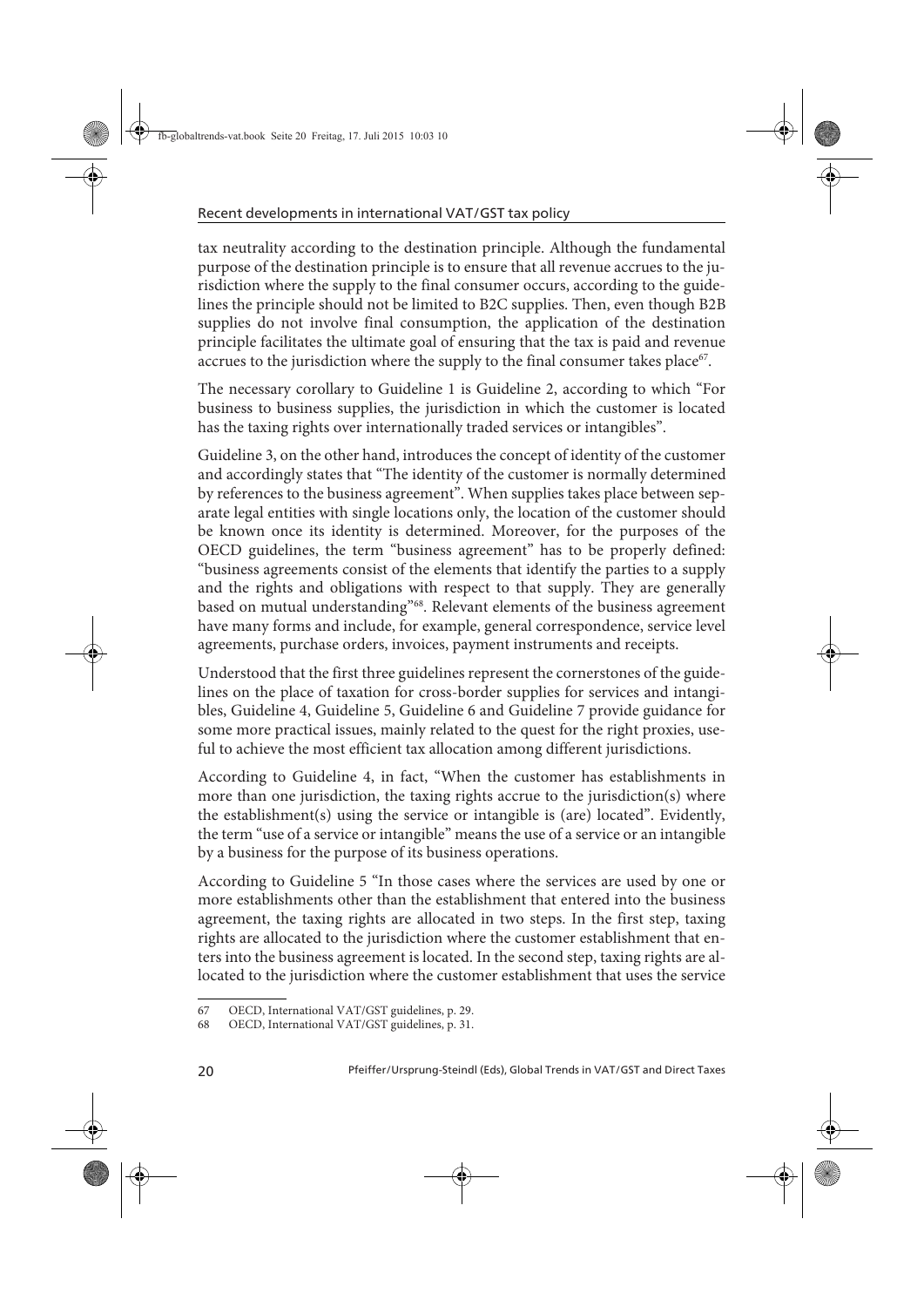or intangible under a recharge arrangement is located". According to the guidelines<sup>69</sup>, in line with normal business practices, the establishment of use will be charged for the service or the intangible on the basis of internal recharge arrangements, in accordance with corporate tax, accounting or other regulatory requirements. Moreover, in situations in which such recharge is not made, according to the OECD, VAT will in principle be applied as if a recharge arrangement was in place so as to ensure that taxing rights accrue to the jurisdiction of use.

Guideline 6 deals specifically with the concept of proxy and states that "The taxing rights over internationally traded services or intangibles supplied between businesses may be allocated by reference to a proxy other than customer location as laid down in guideline 2, when both the following conditions are met:

- The allocation of taxing rights by reference to customer location does not lead to an appropriate result when considered under the following criteria: neutrality, efficiency of compliance and administration, certainty and simplicity, effectiveness, fairness.
- "A proxy other than customer location would lead to a significantly better result when considered under the same criteria". Examples of other proxies could be the supplier's location, the place of performance, the location of immovable property. In any case, according to the guidelines<sup>70</sup>, any such specific rule should be supported by clear criteria and should be limited to the greatest extent possible.

The last of the Guidelines on international supply of services and intangibles is Guideline 7, which states that "For internationally traded business-to-business supplies of services and intangibles directly connected with immovable property, the taxing rights may be allocated to the jurisdiction where the immovable property is located". The most common supplies that could fall under this rule are<sup>71</sup>:

- the transfer, sale, lease or the right to use, occupy, enjoy or exploit immovable property;
- supplies of services that are physically carried out on immovable property itself, such as constructing, altering and maintaining the immovable property;
- other supplies of services and intangible that do not fall within the first two categories but where there is a very close, clear and obvious link or association with the immovable property.

<sup>69</sup> OECD, International VAT/GST guidelines, p. 32.

<sup>70</sup> OECD, International VAT/GST guidelines, p. 45.

<sup>71</sup> OECD, International VAT/GST guidelines, p. 48.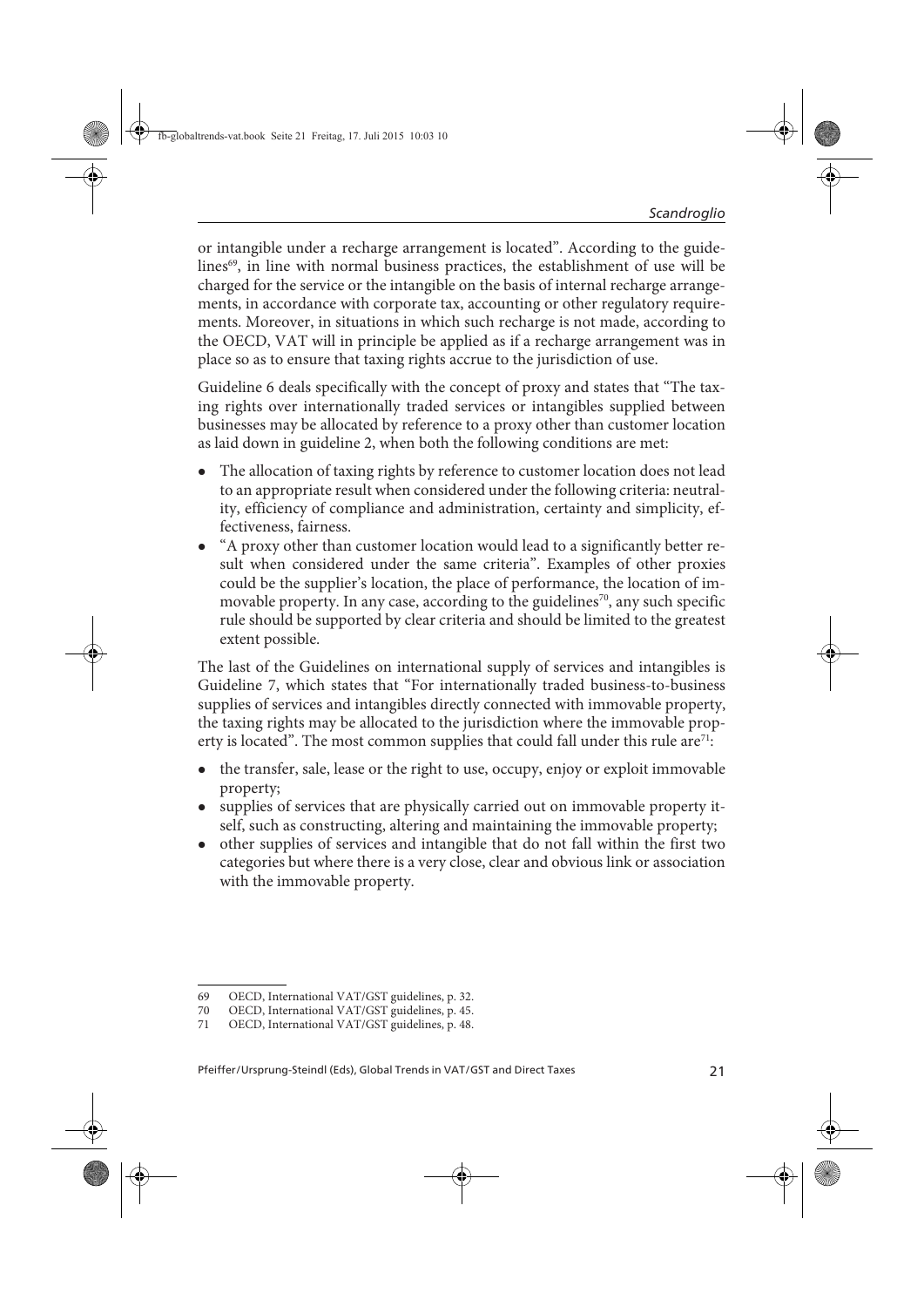# **IV. Concluding remarks**

In recent years the EU as well as the OECD plainly assumed the role of international standard setters in the VAT/GST field. Differences in their work, nonetheless, do exist and involve both the legal framework in which they operate, the legal force of their work and the objectives they pursue.

The OECD has operated in between its "moral suasion" power and the relative binding force of its activities: the product of this dichotomy is the legal hybrid often referred as "soft law"72. The role of the OECD in the VAT/GST field is then naturally more "confined" to advising on policies on supra-national issues, its guidelines not constituting binding rules not even for OECD members. The EU, instead, being a political institution in a very broad sense, has taken a slightly different role than that of the OECD. The EU in fact has focused more on trying to reduce administrative burdens for taxpayers in daily activities, on enhancing administrative cooperation among Member States and on tackling tax evasion and tax avoidance. The EU, in other words, is interpreting its role in the VAT field as one of a political, every-day, rules-maker. Moreover, as far as the objectives pursued are concerned, the OECD has embraced a more "programmatic" role than the EU. The cornerstone of the OECD's work, in fact, is represented by some guidelines which mainly deal with the fundamental points of the implementation of a VAT/GST. The EU, instead, relying on its wider legal force, is focused on improving the common system of an advanced VAT system, rather than focusing on the "philosophical" cornerstones of VAT. The EU's activity is, in fact, directed to its Member States, which all have an advanced VAT system, whilst the OECD activity is also aimed at giving developing countries which do not have a VAT/ GST some instruments to implement one. Nonetheless, it is has to be highlighted that it is probably easier for OECD Member countries to agree on OECD recommendations, since they represent a form of "soft law", as described previously. In contrast, for Member States of the EU implementing EU rules is a much more complex process, often involving, as in the case of council Directives, national parliaments.

The recent activity of both the OECD and the EU, at any rate, has to be praised: finally, through the focus on VAT/GST neutrality and administrative efficiency, the taxpayer was put back at the center of attention. In fact, both the Green Paper on the Future of VAT issued by the EU and OECD guidelines aim at trying to reduce administrative burdens and local legislative differences while vigorously fighting the ones that try to exploit the loopholes that remain in the different jurisdictions. In the EU, many measures dating from the Green Paper have already been implemented and have reached their goals; others are going to be imple-

<sup>72</sup> Klaus Vogel, 'Introductory comments: the OECD, its Model Convention and its Commentaries', op. post., unpublished.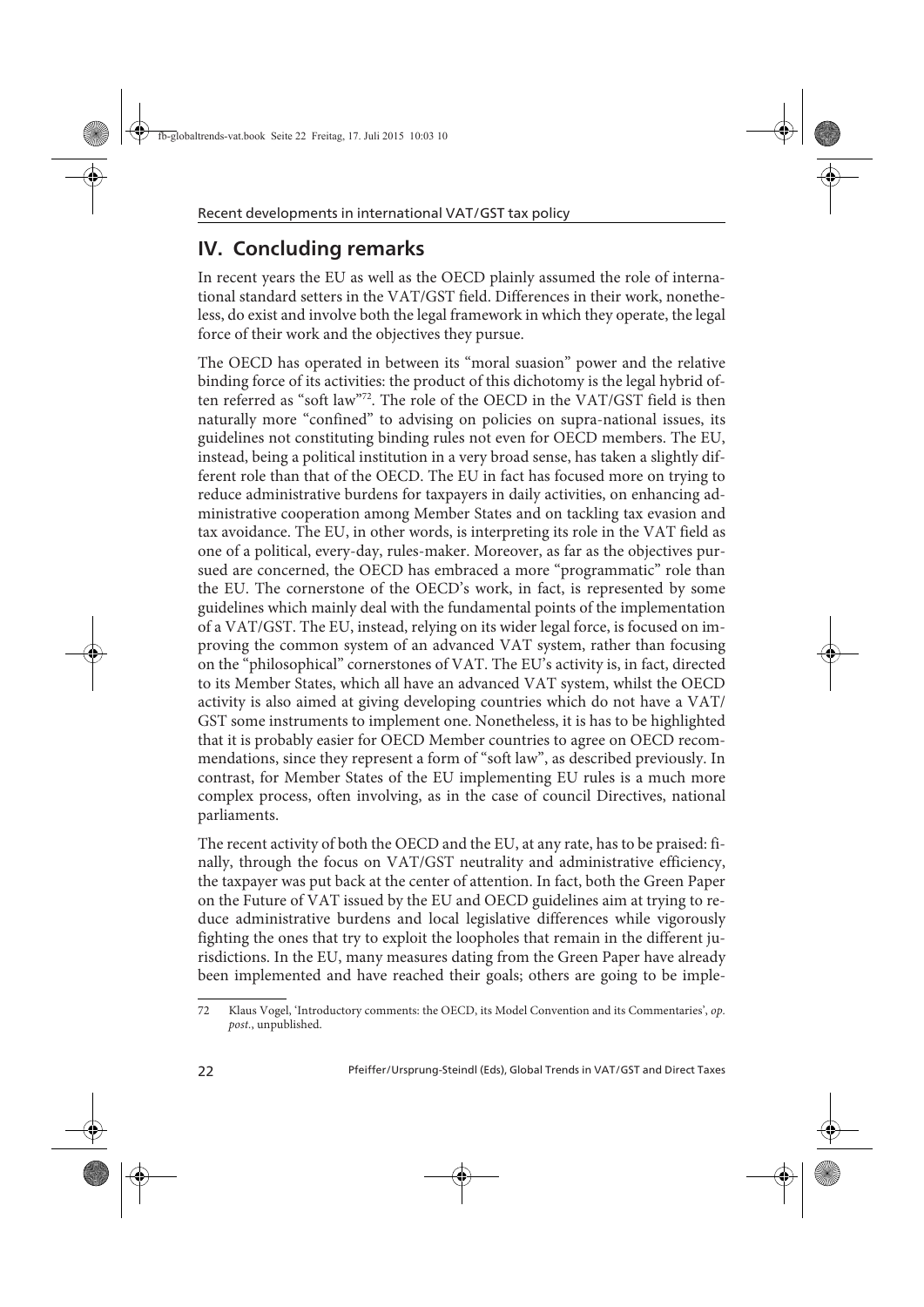mented soon: the implementation of a full destination principle will reduce harmful competition among EU jurisdictions on the basis of VAT rates; the reverse-charge mechanism for "sensitive" business sectors has become one of the biggest means for tackling frauds; TBEs services finally have a clear and comprehensive regime on which all the operators can rely; electronic invoicing features have been disclosed; the VAT standard return is on the cusp of being implemented, and so on. At the same time, the OECD was the first institution to stimulate an international debate on VAT treatment for e-commerce, and some of the principles underlying the EU mini-one-stop-shop scheme possibly derive from the OECD's work. Moreover, the OECD's constant work on refining the guidelines regarding neutrality and taxation of cross-border transactions of services and intangibles has enhanced their role as a useful tool to improve/implement local GSTs/VATs<sup>73</sup>. Yet the legislative pace could have possibly been even faster<sup>74</sup> and sometimes, above all the demanding, everyday activity of the EU, could have been sharper<sup>75</sup>. Still, the direction undertaken and the recent developments in the policies of the OECD and the EU are indisputably the right ones. In fact, both in the OECD and in the EU policy decisions, the trends have been basically four: facilitating taxpayers' compliance by reducing administrative burdens, restructuring VATs/GSTs in a more neutral fashion, strengthening VAT/GST collection mechanisms and fighting legislative loopholes.

Only time will tell whether the OECD and the EU will win their battle for a more efficient and neutral VAT/GST.

## **Literature**

#### **Books**

- Muhammad Abbas/Arthur J. Cockfield, "Canada", in: Thomas Ecker/Michael Lang/Ine Lejeune, The future of indirect taxation -recent trends in VAT and GST systems around the world (Alphen aan den Rijn: Kluwer Law International, 2012) pp. 109-141.
- Richard M. Bird/Pierre-Pascal Gendron, The VAT in developing and transitional countries (Cambridge: Cambridge University press, 2007).
- Wei Cui/Alan Wu, "China", in: Thomas Ecker/Michael Lang/Ine Lejeune, The future of indirect taxation -recent trends in VAT and GST systems around the world (Alphen aan den Rijn: Kluwer Law International, 2012) pp. 159-190.

<sup>73</sup> It is well-known that both India and Egypt are the latest example of countries planning to introduce a GST/VAT shaped on the OECD guidelines.

<sup>74</sup> The legislative process in the EU has often been slowed by the qualified majority/unanimity required in the European Council while in the OECD Member countries, unanimity has often slowed the expansion of new measures.

<sup>75</sup> See section 2.3.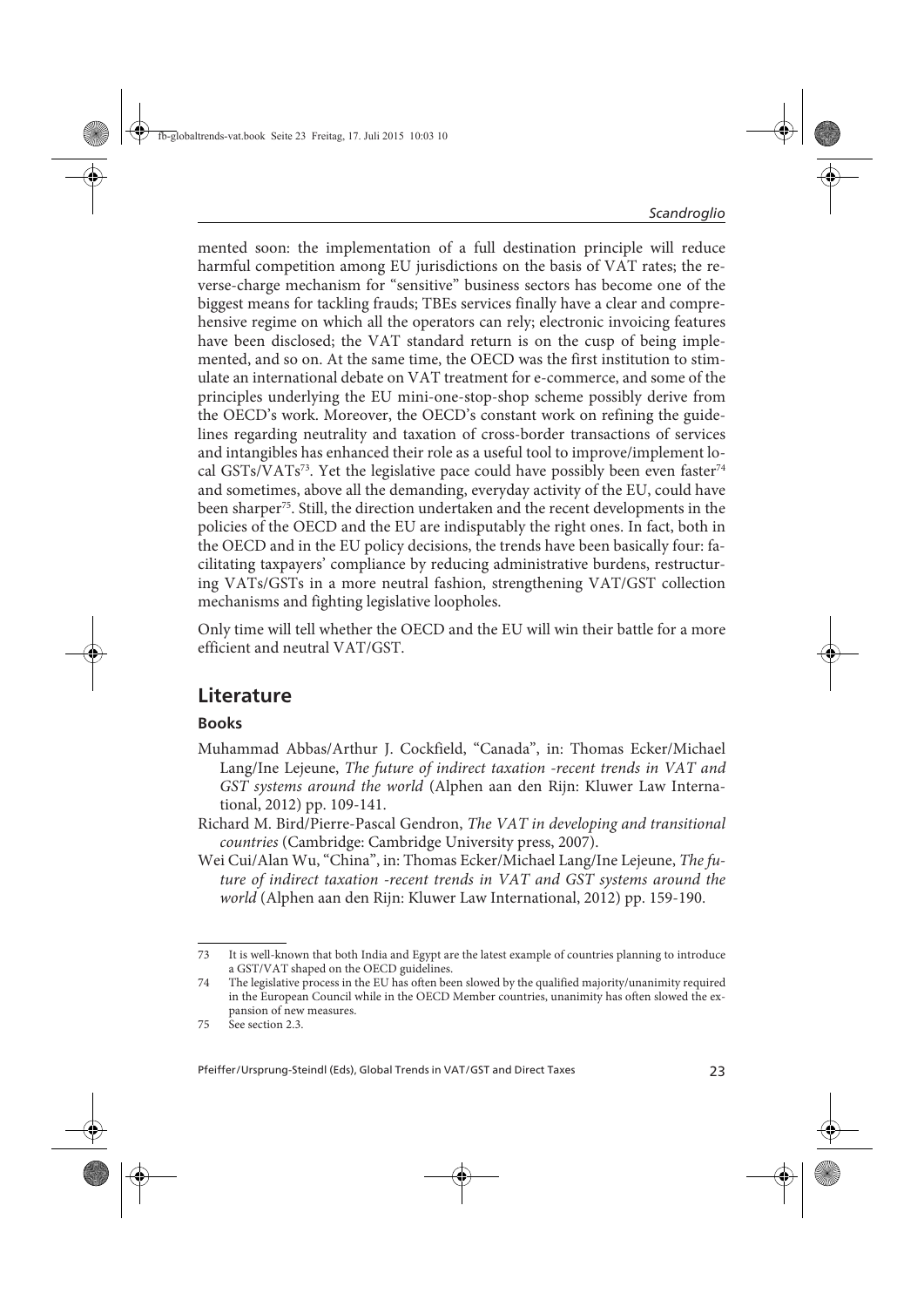- Rebecca Millar/Denis McCarthy, "Australia", in: Thomas Ecker/Michael Lang/ Ine Lejeune, The future of indirect taxation -recent trends in VAT and GST systems around the world (Alphen aan den Rijn: Kluwer Law International, 2012) pp. 21-96.
- Alan Schenk/Oliver Oldman, Value added tax, a comparative approach (Cambridge: Cambridge University press, 2007) pp. 1-25.
- Ben J.M. Terra/Peter J. Wattel, European tax law, (Alphen aan den Rijn: Kluwer Law International, 2012) pp. 167-198, 305-364.

#### **Articles**

- nb: for the articles published in International Tax Review (found in a WU database) it was impossible to trace the number of the pages of the article.
- VAT Committee Guidelines 2008-2012, International VAT monitor, September/October 2012, pp. 339-347.
- VAT Committee Guidelines 2012-2013, International VAT monitor, November/December 2013, pp. 354-356.
- Amendments to the VAT System of eu Member States on January 2013, International VAT monitor, January/Febraury 2013, pp. 8-11.
- Stuart Adam/David Phillips, EU VAT reform could go much further, International Tax Review, May 2013.
- Michel Aujean, Towards a modern EU VAT system: associating VIVAT and electronic invoicing, EC TAX Review, 2011/5, pp. 211-216.
- Michel Aujean, Harmonization of VAT in the EU: back to the future, EC TAX Review, 2012/3, pp. 134-143.
- Michael Aujean/Christian Valenduc/Marc Wolf, Reform of the EU VAT system for intra-community transactions, International VAT monitor, January/February 2013, pp. 12-16.
- Wouter Brackx/Ine Lejeune, Equal treatment of paper and electronic invoices in the European Union – Finally!, International VAT monitor, July/August 2010, pp. 260-265.
- Richard M. Bird, Decentralizing value added taxes in federations and common markets, Bulletin for international taxation, December 2013, pp. 655-672.
- Richard M. Bird/Pierre-Pascal Gendron, Sales taxes in Canada: the GST-HST-QST-RST "system", Tax law Review, vol. 63, 2010, pp. 517-581.
- Alain Charlet, VAT Focus draft OECD VAT/GST guidelines, Tax Journal, March 2010, pp. 20-22.
- Alain Charlet/Jeffrey Owens, An International perspective on VAT, Tax notes international, vol. 59, 2010, pp. 943-954.
- Alain Charlet/Stèphane Buydens, The OECD international VAT/GST guidelines: past and future developments, World Journal of VAT/GST, vol 1, 2012, pp. 175-184.
- Sophie Claessens/Ine Lejeune, Taxation of B2C TBE services under EU VAT from 2015, International VAT monitor, January/February 2014, pp. 7-10.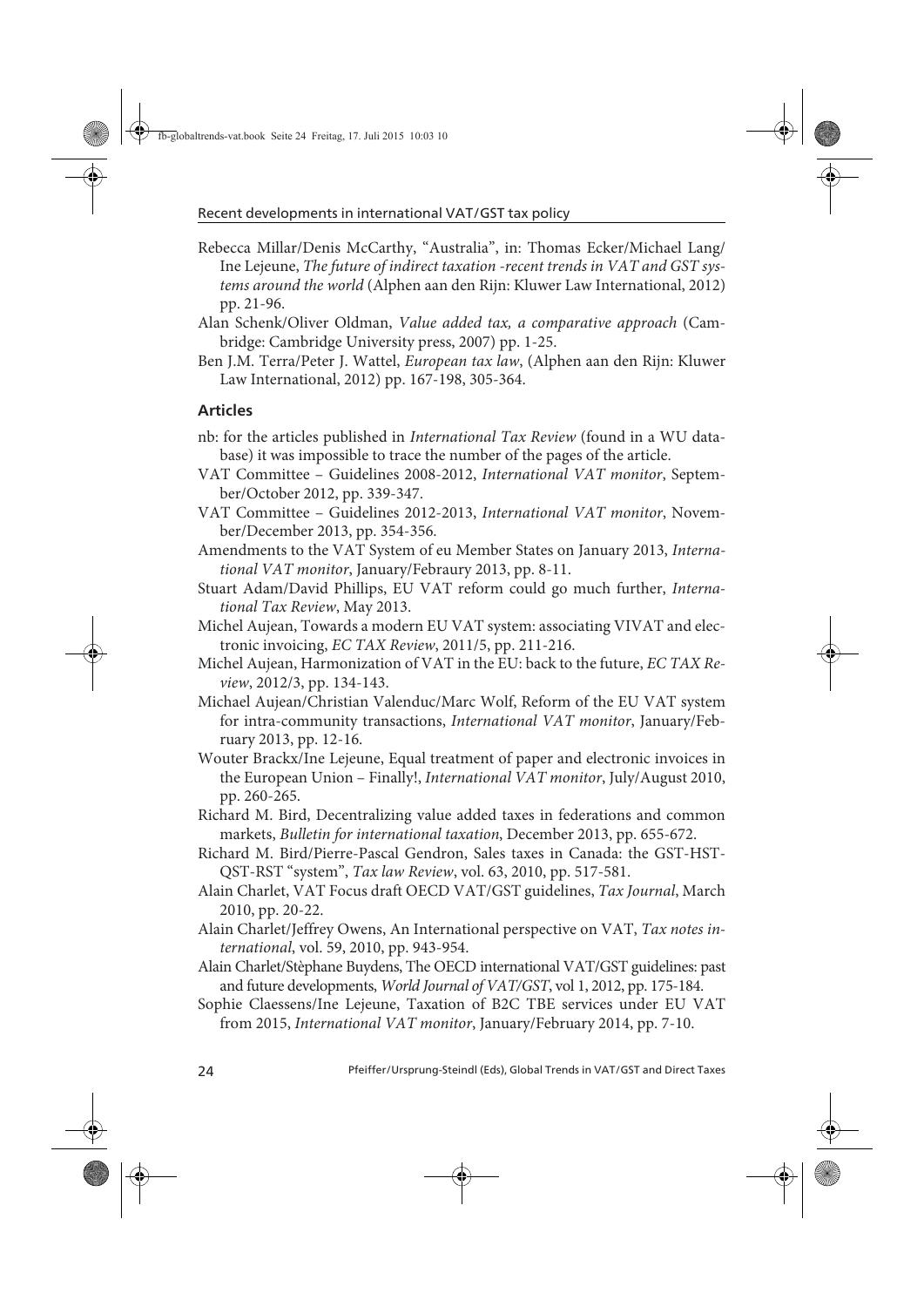- Gorka Echevarria Zubeldia, The second EU invoicing Directive: a missed opportunity, International VAT monitor, November/December 2010, pp. 417-422.
- Colin Farrell/Alex Yuen, Asia Pacific moves up a gear, World Tax 2001, in International Tax review, 2000, pp. 24-30.
- Christophe Grandcolas, Managing VAT in a borderless world of global trade: VAT trends in the European Union – Lessons for the Asia-Pacific countries, Bulletin for international taxation, April 2008, pp. 130-144.
- Michael Keen, What we do (and don't) know about the value added tax? A review of Richard M. Bird and Pierre-Pascal Gendron's The VAT in developing and transitional countries, Journal of economic literature, 2009, pp. 159-170.
- Han Kogels, Some remarks on the future of VAT, EC TAX Review, 2011-6, pp. 260-262.
- Han Kogels, Making VAT as neutral as possible, EC TAX Review, 2012-5, pp. 230-232.
- Marie Lamensch, OECD draft guidelines on VAT/GST on cross-border services, International VAT monitor, vol. 21, 2010.
- Marie Lamensch, New implementing Regulation 282/2011 for the 2006 VAT Directive, EC TAX review, 2011-4, pp. 162-171.
- Ine Lejeune, The EU VAT experience: what are the lessons?, Tax analysts, 2011, pp. 252-282.
- Ine Lejeune/Silvia Kotanidis/Sofie Van Doninck, The new EU place-of-supply rules from a business perspective, International VAT monitor, Mach/April 2009, pp. 100-110.
- Ine Lejeune/Jeanine Daou/Stein De Maeijer, The European Commission's communication on the future of VAT: a recipe for growth?, International VAT monitor, March/April 2012, pp. 99-106.
- Ine Lejeune/ Wim De Clercq/Katrin De Naeyer, Feasibility and impact of a common VAT return in the European Union, International VAT monitor, November/December 2013, pp. 338-343.
- Marie Lamensch, Proposal for implementing the EU one-stop-shop scheme from 2015, International VAT monitor, September/October 2012, pp. 312-315.
- Marie Lamensch, OECD draft guidelines on VAT/GST on cross-border services, International VAT monitori, July/August 2010, pp. 271-276.
- Madelein Merkx, New implementing measures for EU place-of-supply change 2015, International VAT monitor, July/August 2013, pp. 222-227.
- Jeffrey Owens, Recent policy and administration developments in VAT/GST, documents from the International tax dialogue – VAT conference, 15-16 March 2005, Rome.
- Jeffrey Owens, Trends and challenges in the tax arena, Bulletin for international taxation, December 2012, pp. 685-690.
- Jeffrey Owens, Improving performance of VAT systems, World commerce review, vol. 5, 2011, pp. 8-10.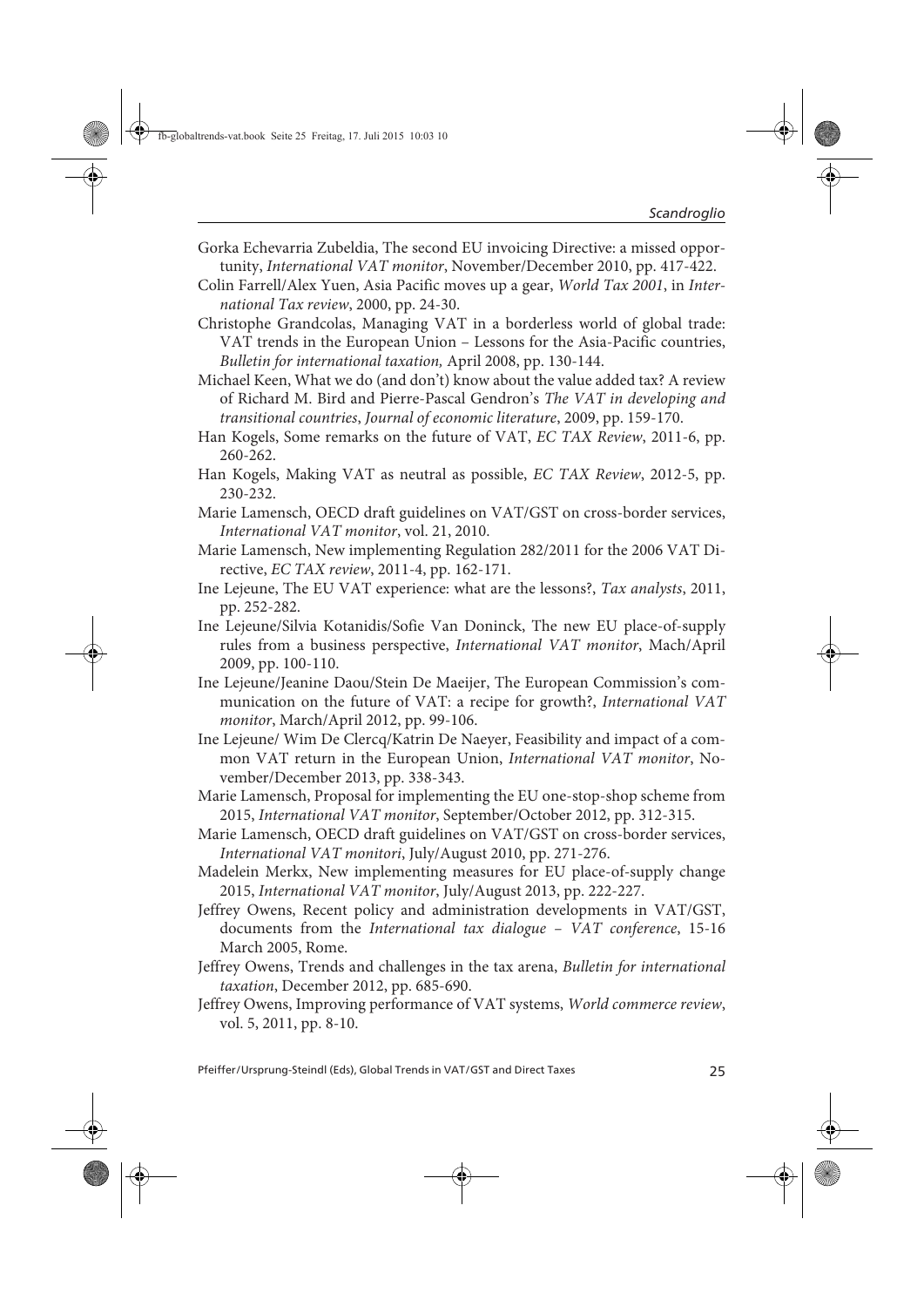- Jeffrey Owens/Piet Battiau, VAT's next half century: towards a single-rate system?, OECD Observer, n. 284, 2011.
- Salman Shaheen, A new age dawns for indirect tax, International Tax Review, December 2012/January 2013.
- Salman Shaheen, Indirect tax reform continues for emerging economies, International Tax Review, October 2013.
- Salman Shaheen, The steady evolution of indirect tax reform, International Tax Review, November 2013.

Algirdas Semeta, The future of VAT, EC TAX review, 2011-1, pp. 2-3.

- Robert van Brederode, VAT has come of age, International VAT monitor, November/december 2013, pp. 360-361.
- Kenneth Vyncke/Axel Cordewener/Luc De Broe, Towards a simpler. more robust, and efficient VAT system by levying VAT at EU level, International VAT monitor, July/August 2011, pp. 242-248.

#### **Official sources**

- European Commission, GREEN PAPER on the Future of VAT: towards a simpler, more robust and efficient VAT system tailored to the single market, COM(2010)-695, 1 December 2010.
- European Commission, Communication from the Commission to the European Parliament, the Council and the European economic and social committee on the future of VAT: towards a simpler, more robust and efficient VAT system tailored to the single market, COM(2011)-851, 6 December 2011.
- Council of the European Union, Council approves measures to tackle VAT fraud schemes, Presse 12672/13, 22 July 2013.
- European Commission, Standard VAT return: easing life for businesses and improving tax compliance, IP/13/988, 23 October 2013.
- European Commission, Guide to the VAT mini one stop shop, 23 October 2013.
- Organization for Economic Cooperation and Development, Consumption tax trends, 2014.
- OECD, Committee on fiscal affairs working party n°9 on consumption taxes, OECD international VAT/GST guidelines, February 2006.
- OECD, Committee on fiscal affairs working party n°9 on consumption taxes, OECD international VAT/GST guidelines-applying VAT/GST to cross-border trade in services and intangible, January 2008.
- OECD, Committee on fiscal affairs working party n°9 on consumption taxes, OECD international VAT/GST guidelines-applying VAT/GST to cross-border trade in services and intangible-second consultation, June 2008.
- OECD, Committee on fiscal affairs working party n°9 on consumption taxes, OECD international VAT/GST guidelines-international trade in services and intangible, February/June 2010.
- OECD, Committee on fiscal affairs working party n°9 on consumption taxes, OECD international VAT/GST guidelines-draft consolidated version, February 2013.